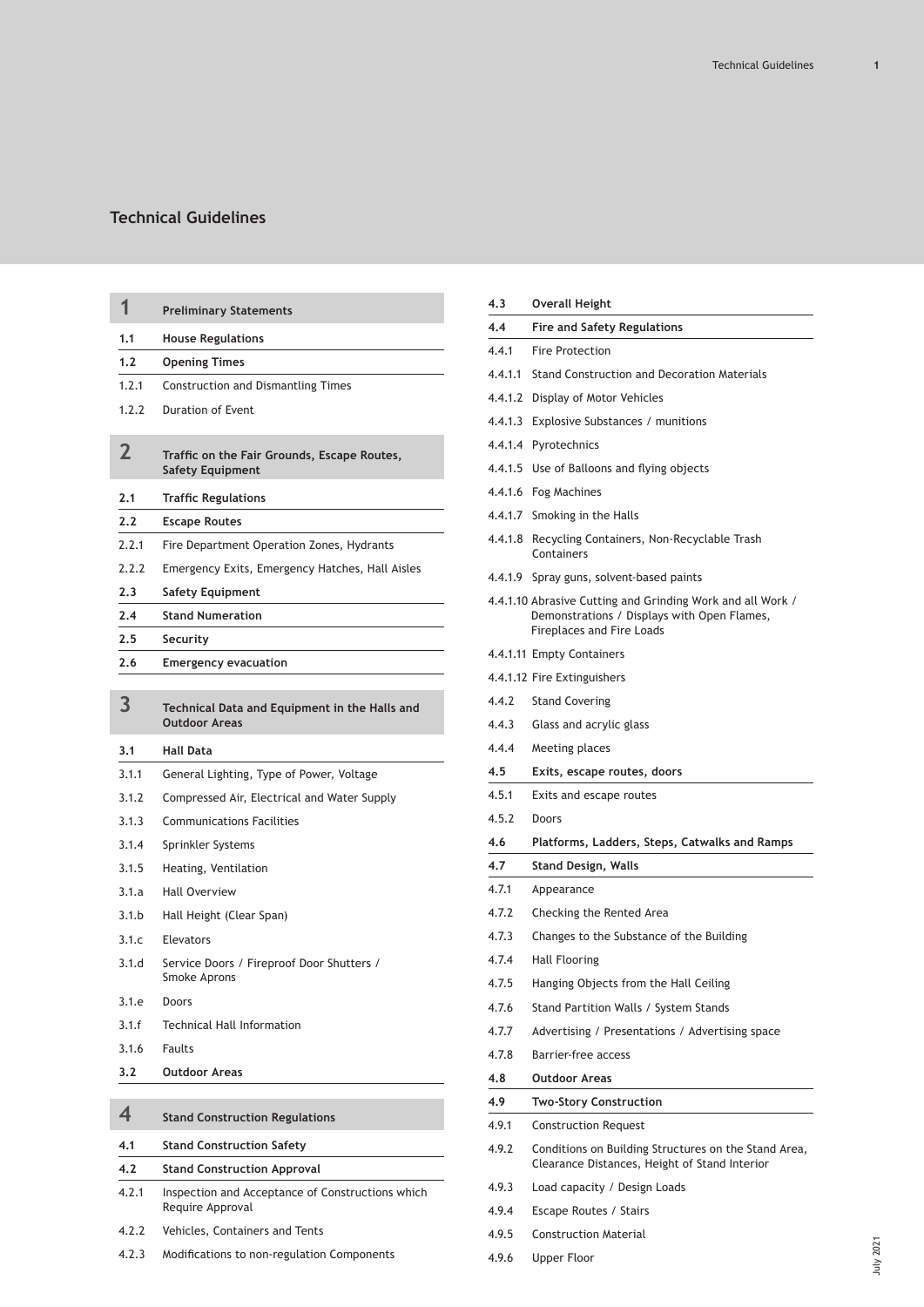| 5       | Operational Safety, Technical Safety Regulations,<br><b>Technical Code, Technical Supply</b> |
|---------|----------------------------------------------------------------------------------------------|
| 5.1     | <b>General Regulations</b>                                                                   |
| 5.1.1   | Damages                                                                                      |
| 5.2     | <b>Use of Tools</b>                                                                          |
| 5.3     | <b>Electrical Installation</b>                                                               |
| 5.3.1   | Connections                                                                                  |
| 5.3.2   | <b>Stand Installation</b>                                                                    |
| 5.3.3   | Assembly and Operating Regulations                                                           |
| 5.3.4   | <b>Safety Measures</b>                                                                       |
| 5.3.5   | Safety Lighting                                                                              |
| 5.4     | Water and Waste Water Installation                                                           |
| 5.5     | Compressed air installation / gas installation                                               |
| 5.5.1   | Compressed air                                                                               |
| 5.5.2   | Gas                                                                                          |
| 5.6     | Machine, Pressure Vessel and Exhaust Gas<br><b>Facilities</b>                                |
| 5.6.1   | Machine Noise                                                                                |
| 5.6.2   | Product safety law                                                                           |
| 5.6.2.1 | <b>Safety Devices</b>                                                                        |
|         | 5.6.2.2 Test Procedures                                                                      |
|         | 5.6.2.3 Operating Ban                                                                        |
| 5.6.3   | <b>Pressure Vessels</b>                                                                      |
| 5.6.3.1 | Approval Confirmation                                                                        |
|         | 5.6.3.2 Testing                                                                              |
|         | 5.6.3.3 Rental Devices                                                                       |
|         | 5.6.3.4 Monitoring                                                                           |
| 5.6.4   | <b>Exhaust Gases and Vapours</b>                                                             |
| 5.6.5   | <b>Exhaust Gas Facilities</b>                                                                |
| 5.7     | Use of Compressed Gases, Liquid Gases and<br>Combustible Fluids                              |
| 5.7.1   | Compressed Gas and Liquid Gas Facilities                                                     |
| 5.7.1.1 | Approval Request for Compressed Gas Bottles                                                  |
|         | 5.7.1.2 Use of Liquid Gas                                                                    |
|         | 5.7.1.3 Setup and Maintenance                                                                |
| 5.7.2   | Combustible Fluids                                                                           |
|         | 5.7.2.1 Storage and Use                                                                      |
|         | 5.7.2.2 Storage of Required Amounts                                                          |
|         | 5.7.2.3 Storage Containers                                                                   |
|         | 5.7.2.4 Storage Location                                                                     |
|         | 5.7.2.5 Conditions for Operating                                                             |
|         | 5.7.2.6 Filling with Liquids                                                                 |

|        | 5.7.2.7 Empty Containers                                                                             |
|--------|------------------------------------------------------------------------------------------------------|
| 5.8    | Asbestos and other dangerous substances                                                              |
| 5.9    | Film, Photography, Television and Other Types of<br><b>Presentations</b>                             |
| 5.10   | <b>Radiation Protection</b>                                                                          |
| 5.10.1 | Radioactive Materials                                                                                |
| 5.10.2 | X-Ray Facilities and Interference Radiators                                                          |
| 5.10.3 | <b>Laser Facilities</b>                                                                              |
| 5.11   | High-frequency devices, radio systems, electro-<br>magnetic compatibility, and harmonic oscillations |
| 5.12   | Cranes, Fork-Lift Trucks, Lifts, Empty Containers,<br><b>Trade Fair Forwarding Agents, Customs</b>   |
| 5.12.1 | <b>Customs Clearance</b>                                                                             |
| 5.13   | <b>Musical Renditions</b>                                                                            |
| 5.14   | Drink Dispensing Machines                                                                            |
| 5.15   | <b>Food Monitoring</b>                                                                               |
| 5.15.1 | Import of Meat and Meat Products                                                                     |
| 6      | <b>Environmental Protection</b>                                                                      |
| 6.1    | Waste                                                                                                |
|        |                                                                                                      |
| 6.1.1  | Waste Disposal                                                                                       |
| 6.1.2  | Dangerous Waste                                                                                      |
| 6.1.3  | Waste Which Has Been Brought on Site                                                                 |
| 6.2    | Water, Waste Water, Ground Protection                                                                |
| 6.2.1  | Oils, Fat Collectors                                                                                 |
| 6.2.2  | Cleaning / Cleaning Agents                                                                           |
| 6.3    | Environmental Damage                                                                                 |
|        |                                                                                                      |
|        | <b>Miscellaneous</b>                                                                                 |
| 7.1    | "Infoscout" - the Cologne Visitor Information<br>System                                              |
| 7.2    | Insurance / Watchmen                                                                                 |
| 7.2.1  | Insurance                                                                                            |
| 7.2.2  | Watchmen                                                                                             |
| 7.3    | <b>Exhibition Protection</b>                                                                         |
| 7.4    | <b>Arranging Personnel</b>                                                                           |
| 7.5    | Hotel / travel services                                                                              |
| 7.6    | <b>Rental Furniture and Equipment</b>                                                                |
| 7.7    | Catering                                                                                             |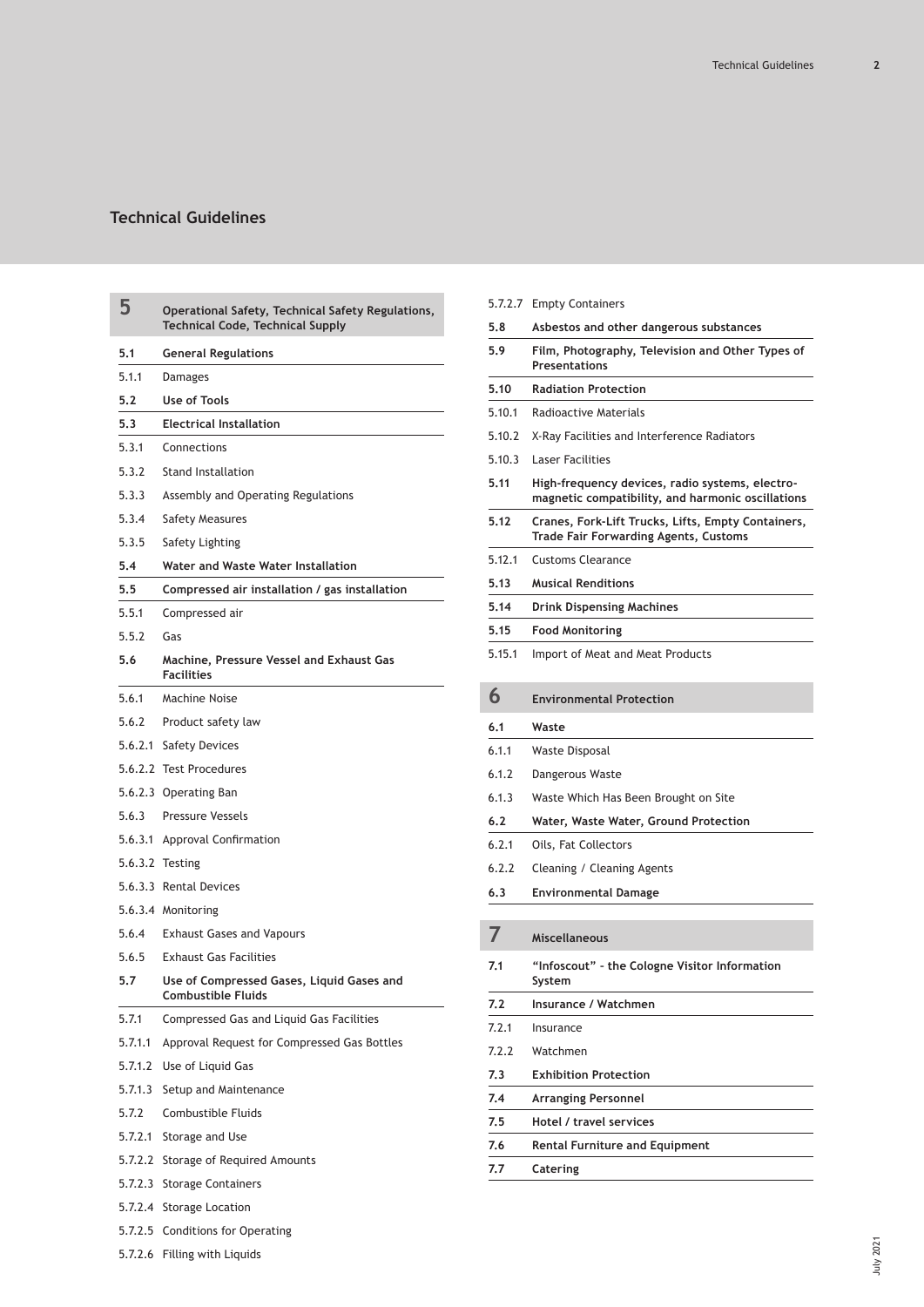# <span id="page-2-0"></span>**1 Preliminary Statements**

Koelnmesse has issued guidelines for the trade fairs and other events held. These guidelines are intended to provide all exhibitors / organizers with the optimal conditions for presenting their exhibits and appealing to their visitors and other interested parties.

These guidelines are binding for all exhibitors and organizers.

These guidelines also contain regulations in the interests of our exhibitors and visitors which are designed to offer the highest degree of safety possible in regard to technical and design equipment at the event.

The building ordinance, fire protection and other safety regulations have been established in agreement with the responsible authorities of the city of Cologne. Third parties may not derive

any rights from the permits or approvals granted by Koelnmesse.

In addition, the statutory regulations should be always be observed in their currently valid version.

The responsible agencies and facilities reserve the right to verify that statutory or administrative agency regulations are being upheld.

The opening of an exhibition stand can be entirely or partly banned in the interest of all event participants if determined safety risks have not been eliminated by the time of the event opening.

The right to make additional demands regarding safety and stand construction is reserved.

The order forms for additional services are usually sent with the authorization. The orders must be completed and returned on time, as Koelnmesse will not assume responsibility for performing the requested services in a proper or punctual manner if the orders are received late.

Koelnmesse reserves the right to impose a surcharge for orders that are received late, in accordance with the details specified in the order media.

For information purposes, the exhibitors may be sent additional circulars with details regarding the preparation and organization of the event.

Koelnmesse would like to draw the exhibitors' attention to the fact that they must comply with all applicable labor and social security regulations. As far as the employment of foreign workers

is concerned, only those people in possession of a permit that allows them to work on an employed or self-employed basis may work on the fair grounds.

The following trade fair companies:

Deutsche Messe AG Hannover

Koelnmesse GmbH

Landesmesse Stuttgart GmbH

Leipziger Messe GmbH

Messe Berlin GmbH

Messe Düsseldorf GmbH

Messe Frankfurt GmbH

Messe München GmbH

Nürnberg Messe GmbH

have drawn up these Technical Guidelines in a common classification structure.

# **1.1 House Regulations**

House and Ground Regulations of Koelnmesse for the Cologne Trade Fair Grounds

1. These house and grounds regulations apply to all areas of the trade fair grounds in Cologne, i.e. all halls, outdoor areas and all buildings and grounds which have been let to Koelnmesse either temporarily or permanently. They apply to all persons who

enter or spend time on the trade fair grounds in Cologne as defined above.

2. The domestic authority is exercised within the trade fair grounds in Cologne by the staff of Koelnmesse and / or the staff of the security companies employed by Koelnmesse.

3. Koelnmesse has the right to limit access to the trade fair grounds – and in particular to the halls – to exhibitors, visitors and other third parties, e.g. to allow access to trade visitors only and to monitor adherence to the admission conditions. The halls and other event areas may be entered only by those persons holding a valid admission ticket. This ticket must be shown on demand. Diverging access regulations – for exhibitors and companies working within the Cologne trade fair grounds in particular – are not affected by this regulation.

4. Children and young people below the age of 16 may enter the grounds during an event only when accompanied by an adult. Special notification will be given of diverging regulations. Adults and young people over the age of 16 enjoy unrestricted admission. Children below the age of six are admitted free of charge. An appropriate admission ticket must be purchased in all other cases. Event-related special regulations such as 'for trade visitors only' are not affected by this regulation.

Children and young people below the age of 16 who are not trainees of a company working on the trade fair grounds during the stand construction and stand dismantling periods are not permitted to enter the grounds during these periods.

5. The staff of Koelnmesse or the staff of the security companies employed by Koelnmesse who can identify themselves as such are permitted to check tickets at the trade fair grounds. Those found on the grounds without a valid admission ticket or other access authorisation, or those who are found on the grounds without permission, must leave the grounds immediately.

6. As part of Koelnmesse's security concept, video surveillance is carried out at the exhibition centre.

7. Koelnmesse has the right to prohibit individuals from carrying bags and other containers with them inside the exhibition centre. For reasons of general security and the prevention of theft, bags and other containers that individuals carry with them are subject to spot checks or comprehensive checks at the entrances and exits of the exhibition centre. By entering the exhibition centre, people who carry bags or other containers with them give their consent to have these bags and containers checked.

8. Persons enter / drive onto the trade fair grounds at their own risk. Within the scope of the law, Koelnmesse excludes any liability. The provisions of the Road Traffic Regulations (StVO)

apply. Unless traffic conditions make it necessary to drive at a walking pace, the speed limit is 30 km per hour. Koelnmesse has the right to impose pedestrian and vehicular access limits on the trade fair grounds, to refuse access or control access in any other way it deems fit.

Subject to further alteration. The German text is binding.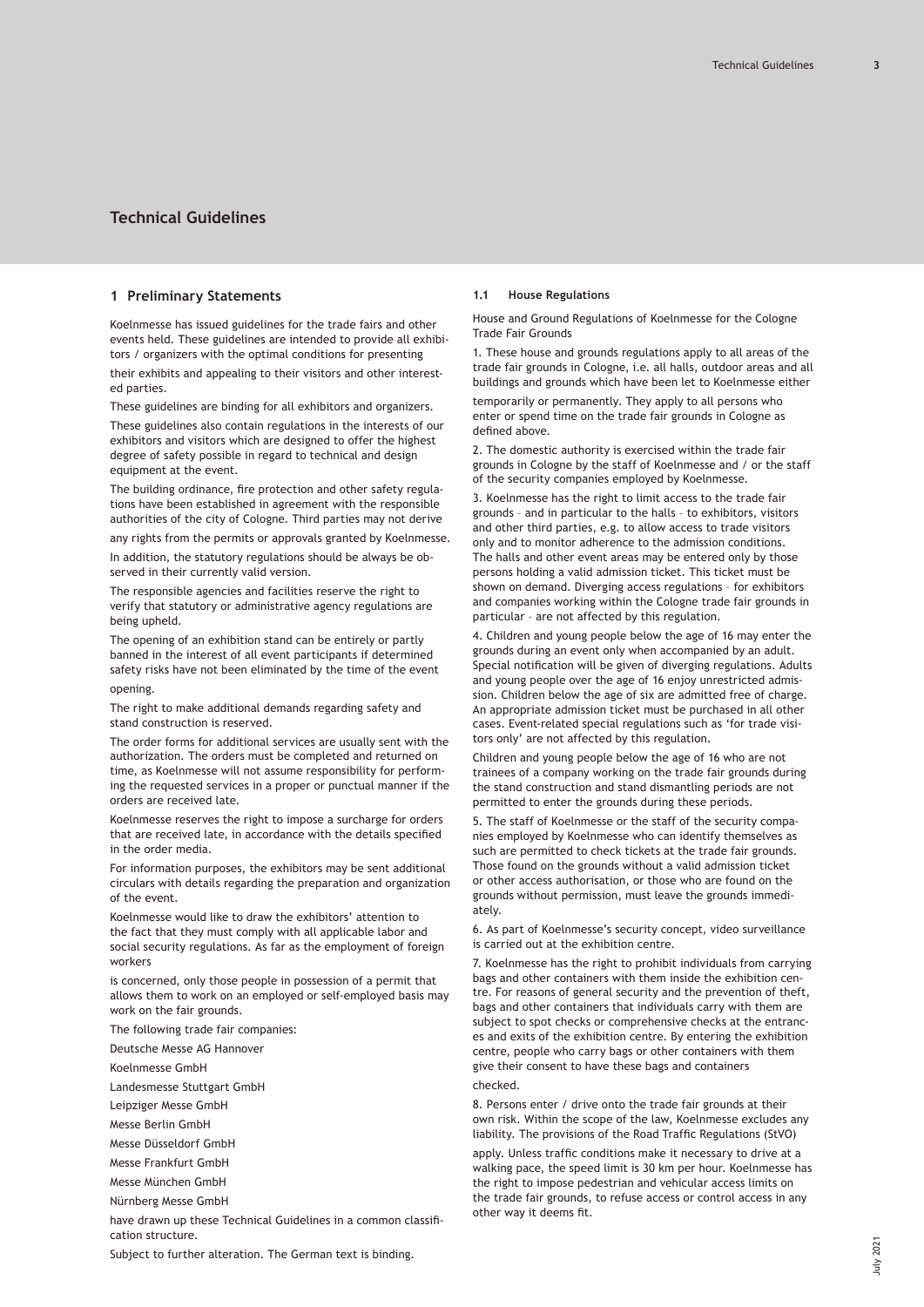<span id="page-3-0"></span>9. Koelnmesse is liable only in cases of gross negligence and malicious intent, regardless of the legal grounds. In cases of simple negligence, Koelnmesse is only liable:

- · For damages that affect anyone's life, health or physical well-being.
- · For damages resulting from a breach of a basic contractual obligation (obligations that make the orderly implementation of the contract possible in the first place, and the observance of which the parties to the contract regularly rely on and can expect to rely on). In such a case, Koelnmesse's liability is limited to the compensation of the foreseeable, typically occurring damage. Liability for untypical, indirect or consequential damages is excluded.

10. All kinds of vehicles and other items may be parked or deposited in those areas specifically set aside for loading and unloading. Escape routes, fire brigade approach routes and fire brigade deployment areas must be kept free at all times. When depositing interchangeable open bodies or containers, measures must be taken to prevent them from sinking into the tarred surface. The owner / operator is liable for damage without proof of fault. Vehicles, containers etc. which have been deposited illegally will be moved or towed away at the expense of the owner / keeper or perpetrator.

11. It is forbidden to act in any way which risks interrupting the regular progress of the event, the construction or the dismantling, or to violate the interests of Koelnmesse in any way. This includes the following in particular:

- · every business activity not permitted on the trade fair grounds, in particular the sale of objects and services of all kinds or their distribution free of charge;
- · the unauthorised distribution or posting of flyers, advertising material, posters, magazines etc. as well as the attachment of stickers of any kind; the same applies if the aforementioned material is distributed by Deutsche Post AG or comparable companies and organisations as bulk mailings or in similar fashion;
- · the presence of animals;
- · the pollution of the hall or outdoor areas as well as any behaviour which could endanger or pollute the environment;
- · the unauthorised entry of vehicles onto the trade fair grounds and the unauthorised use of vehicles on the trade fair grounds;
- · the use of bicycles, scooters, kickboards, roller skates, inline skates, skateboards and similar means of transport on the Boulevard and in the halls, buildings and connecting levels; exceptions will be announced separately;
- · unauthorised assemblies and processions of all kinds;
- · the carrying of weapons and other objects which must be registered, or of hazardous substances and the like;
- · the direct sale, purchase or exchange of exhibits and other objects; exceptions will be announced separately;
- · being present at the trade fair grounds outside the specified opening hours.

12. Photography, filming, video recording, drawing, painting etc. for commercial purposes requires the prior written authorisation of Koelnmesse and – in those cases involving stands or products belonging to exhibitors or other third parties, or concerning persons – the prior written permission of the holder of the rights. Koelnmesse has the right to impose more stringent regulations in this regard.

13. Koelnmesse staff or companies or persons working on behalf of Koelnmesse who take photographs, film and / or record videos at the trade fair grounds in Cologne for the purpose of creating reports or advertising must not be disturbed or prevented from doing their work. All persons who enter the fair grounds and spend time there are informed by the house and grounds regulations of the fact that photos will be taken, and films and videos recorded on the trade fair grounds in Cologne. By entering the grounds, those people who can be identified in these photos or recordings consent to the use of this material for reports and for advertising purposes.

14. Surveys, statistical studies and other comparable activities are subject to prior written permission of Koelnmesse.

15. Koelnmesse has the right to limit the use of transmitting and receiving equipment on the trade fair grounds.

16. Exhibits, stand inventory or parts of display equipment and similar objects may be transported within the trade fair halls or out of the fairgrounds only if the right to do so has been determined by the presentation of a written confirmation from the owner / keeper.

17. Objects found on the trade fair grounds must be brought to the Lost and Found office located at Messewache (security office) North or East. Lost objects can be collected from these offices.

Concluding regulations:

Should any person act in breach of these house regulations or any other provisions laid down by Koelnmesse, the latter reserves the right to evict that person from the trade fair grounds or bar that person from entering the grounds for a certain period or permanently. Breaches of the Conditions of Participation may result in exclusion from participation in the current event or from participation in future events. The measures listed in these house regulations do not exclude the possibility of criminal prosecution.

As of February 2018

### **1.2 Opening Times**

The opening hours vary from event to event. Please refer to the appropriate section of the participation conditions for more details.

### 1.2.1 Construction and Dismantling Times

Refer to the appropriate section of the participation conditions for more details on construction and dismantling times.

Work may proceed in the halls and outdoor areas during the general construction and dismantling times. Exhibitors will be informed of special exceptions to these rules in good time.

# 1.2.2 Duration of Event

Throughout the duration of the event, the halls are accessible for exhibitors one hour prior to the start of the trade fair and up to one hour after the closure of the trade fair.

Exhibitors who need to work on their stands outside these opening hours in justifiable individual cases must obtain special written approval to do so from Koelnmesse.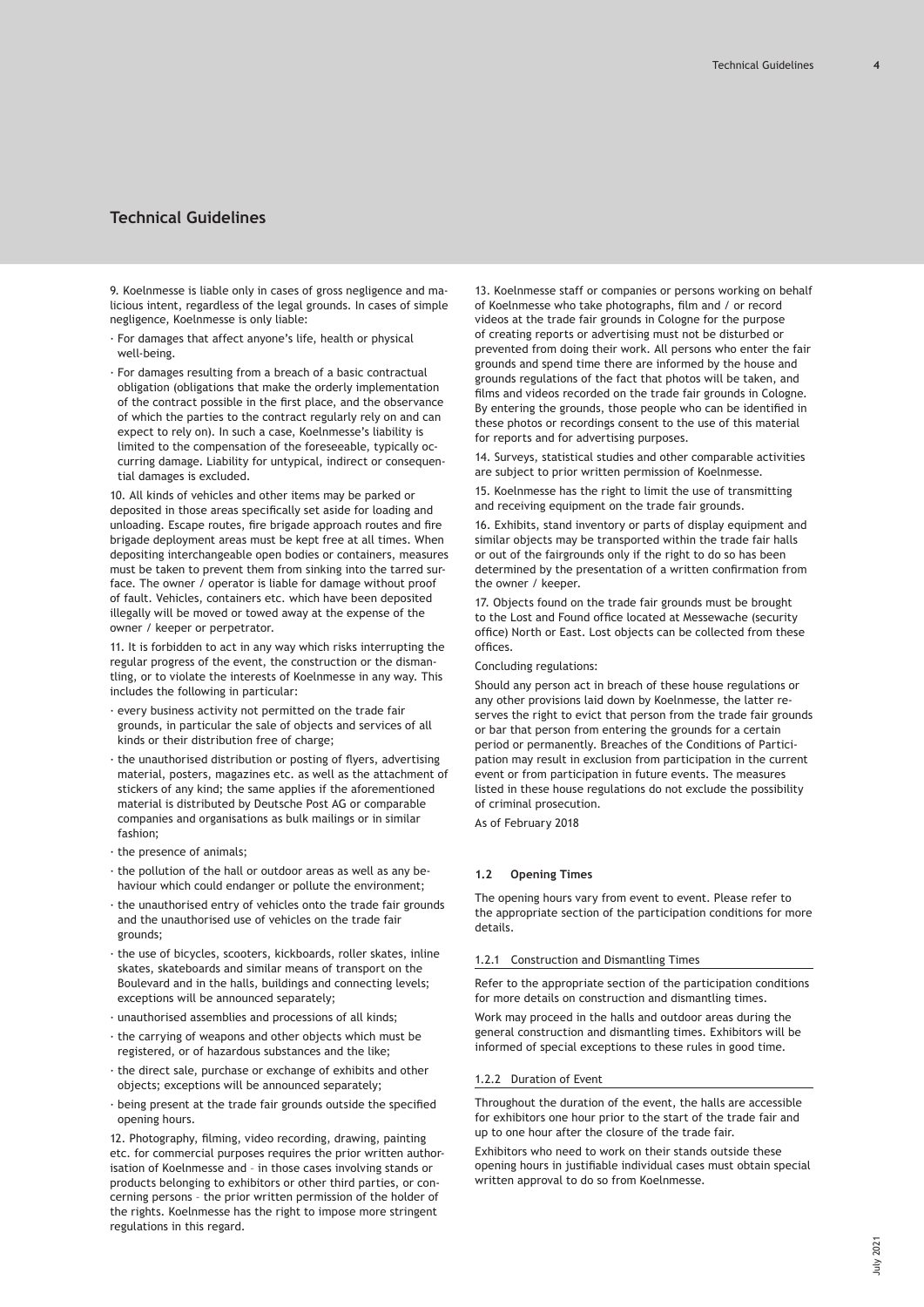# <span id="page-4-0"></span>**2 Traffic on the Fair Grounds, Escape Routes, Safety Equipment**

### **2.1 Traffic Regulations**

In order to ensure a smooth flow of traffic during the construction and dismantling period and for the duration of the event, it is important that various traffic control regulations are observed at all times.

The instructions of the Koelnmesse staff whose responsibility it is to control traffic must be followed and all corresponding information observed.

The provisions of the Road Traffic Regulations apply to the entire fair grounds and trade fair parking areas.

The maximum permissible speed on the fair grounds is 30 km per hour.

Illegally parked vehicles, lean-tos, containers, receptacles, and empty containers of all kinds will be removed at the expense and risk of the owner.

Koelnmesse has commissioned a contracting company to manage the parking areas. Long-term parking permits for the use of trade fair parking areas by cars with insurance coverage can be ordered under "Parking permits" in the order media from Koelnmesse. The scope of this insurance coverage can be found in the printed conditions of the insurance company used by the security company.

Trucks, advertising vehicles, caravans and campers may not be parked in the trade fair parking areas. Parking spaces for trucks and caravans will be allocated on request. For reasons of safety, motor vehicles may not be left in areas not specifically designated as parking spaces within the fair

grounds on the days of the event. Vehicles which influence or impede the safety and smooth flow of traffic will be towed away at the risk and expense of the operator of the vehicle.

All indoor areas, detours, and driveways directly adjacent to the halls must be cleared by 10.00 p.m. on the last construction day.

### **2.2 Escape Routes**

### 2.2.1 Fire Department Operation Zones, Hydrants

The necessary fire department approach routes (fire brigade access) and operation zones (deployment areas for the fire brigade) and those marked by no-stopping signs must be kept free for the fire department at all times. Vehicles and objects which are parked or deposited on the escape routes and safety areas will be removed at the cost and risk of the owner. Hydrants in the halls and in the outdoor areas may not be hidden, disguised, or rendered inaccessible.

### 2.2.2 Emergency Exits, Emergency Hatches, Hall Aisles

The escape and rescue routes are to be kept clear at all times. It must be possible to open doors located along escape and rescue routes easily from the inside and they must open in their full width. The escape and rescue routes, exit doors and emergency hatches in the floors of the halls and their labelling are not allowed to be obstructed, blocked, covered, or defaced.

The escape and rescue routes in the halls are not to be restricted at any time by protruding objects that have been placed in the aisle.

In the case of violations, the exhibition company is entitled to find a remedy for the situation at the expense and risk of the perpetrator.

During the assembly and dismantling phase, it is permitted to briefly deposit materials needed for the assembly of the stand or exhibits delivered for immediate display at the exhibition space on the edge of the escape and rescue routes, as long as the aisle widths required for safety reasons are maintained and the logistic aspects are adequately taken into consideration.

These requirements are considered to be met, if the deposited items take up a maximum of 0.9 m of space along the perimeter of the stand to the hall aisle.

Regardless of the width of the hall aisle and the deposited goods, a passage with a minimum width of 1.2 m is to be left clear. Areas in front of emergency exits and the intersections of hall aisles are an exception to this rule and in these cases the full width must be kept clear at all times. It is not permitted to use the hall aisles for the construction of assembly areas or to deposit machines (i.e. woodworking machinery, workbenches, etc.).

At the request of the exhibition company, the immediate evacuation of all aisles can (also) be demanded for logistical reasons.

### **2.3 Safety Equipment**

Sprinkler systems, fire alarms, fire extinguishing equipment, smoke alarms, locking attachments for the hall doors and other safety equipment, the signs identifying them as such, and green exit signs must be accessible and visible at all times. They may not be blocked or hidden in any way. Fire protection equipment such as fireproof shutters may not be blocked at any time, nor may the construction be supported.

#### **2.4 Stand Numeration**

Every stand is given a number by the organizers. These stand numbers must be attached to each stand and visible to all for the duration of the event.

# **2.5 Security**

Koelnmesse ensures a general watch on the trade fair halls and outdoor areas for the duration of the trade fair and during the construction and dismantling periods.

Koelnmesse has the right to take measures necessary for control and security. Where necessary, stand security must be organized by the exhibitor. Stand security personnel may only be hired from the security companies commissioned by Koelnmesse.

#### **2.6 Emergency evacuation**

For safety reasons, the trade fair company can order rooms or buildings to be evacuated and closed. All those who are present must comply with this instruction and gather outside.

Exhibitors must inform their employees of this procedure, and, if necessary, organise and publicise their own evacuation procedures.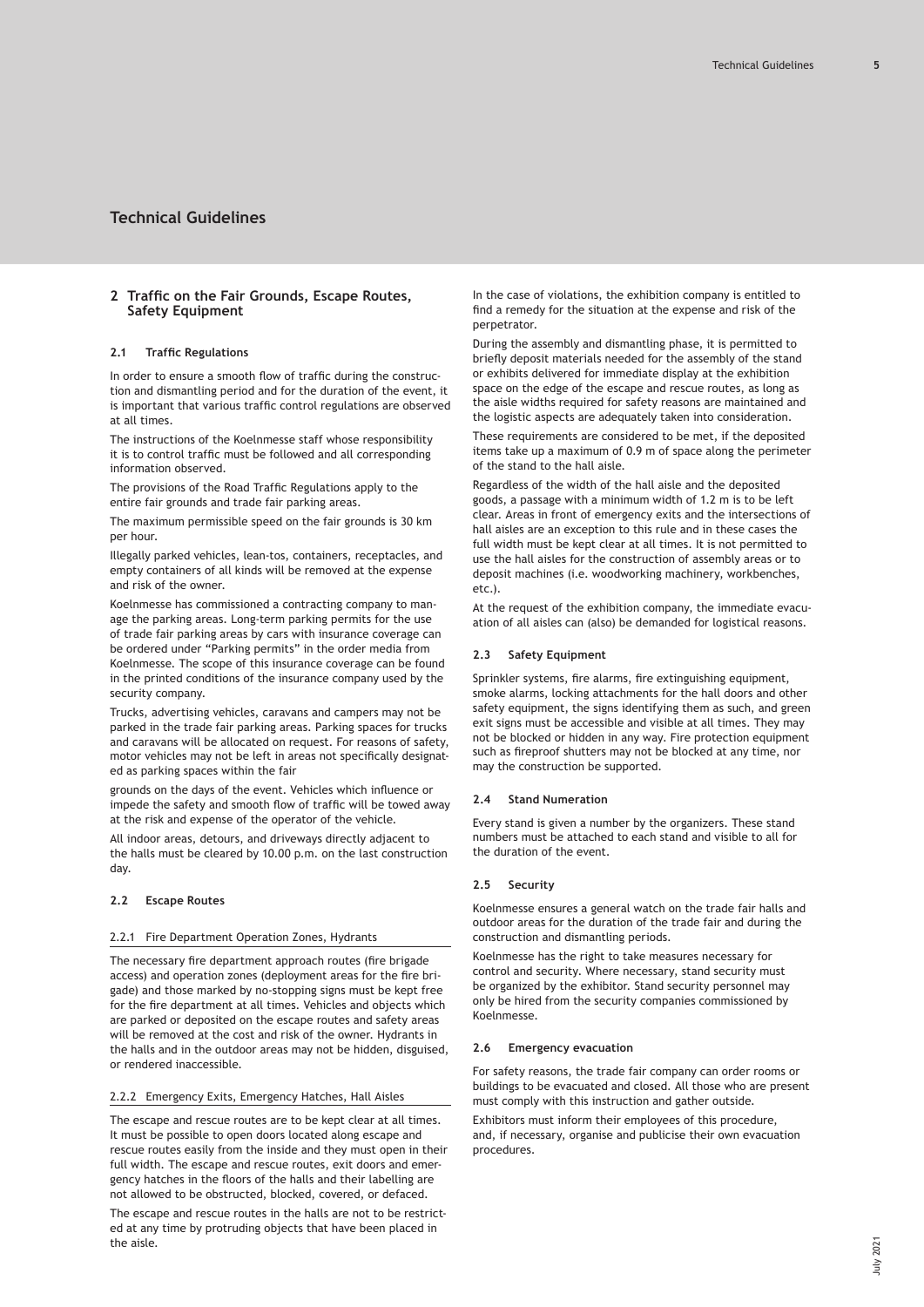# <span id="page-5-0"></span>**3 Technical Data and Equipment in the Halls and Outdoor Areas**

# **3.1 Hall Data**

Please read the instructions on the following pages.

| 3.1.a | <b>Hall Overview</b>                                      |
|-------|-----------------------------------------------------------|
| 3.1.b | Hall Height (Clear Span)                                  |
| 3.1.c | Elevators                                                 |
| 3.1.d | Service Doors / Fireproof Door Shutters / Smoke<br>Aprons |
| 3.1.e | Doors                                                     |
| 3.1.f | <b>Technical Hall Information</b>                         |

# 3.1.1 General Lighting, Type of Power, Voltage

The general lighting in the halls measured 1 m above the hall floor is 300 lux.

Type of power and voltage on the fair grounds:

Electrical supply:

1-phase alternating current 230 Volt (tolerance value in accordance with DIN EN 50160) / 50 Hz

3-phase alternating current 400 Volt (tolerance value in accordance with DIN EN 50160) / 50 Hz

3.1.2 Compressed Air, Electrical and Water Supply

See section 3.1.f

3.1.3 Communications Facilities

Stands in all halls can be provided with telephone, fax, data, and antenna connections.

Guidelines for the operation of exhibitor Wi-Fi networks at Koelnmesse:

The operation of Wi-Fi networks by exhibitors is only permitted in trade fair halls (1 to 11). Operation outside of these halls and on the outdoor area is prohibited.

Only Wi-Fi networks in the 2.4 GHz range, based on the valid standards (802.11 b/g/n) with the channels 1, 5 or 9 may be operated.

The transmitting power of your Wi-Fi transmitter may not exceed -80dBm at the border of the stand.

The SSID, i.e. the name of your access point, must consist of the hall number, the stand number, and the company name (e.g. "H6 B45 companyname") and must be visible.

Channel bonding is not permitted. Only a channel width of 20 MHz is permitted (max. 72 Mbit/s with 802.11n).

Transmitters other than Wi-Fi transmitters are generally not permitted, as they can cause massive interference with the desired signals.

No Wi-Fi scanners or sniffers may be operated.

The general operation of Wi-Fi networks by exhibitors is only permitted in compliance with the above-mentioned guidelines and when the Wi-Fi operation has been registered at least 4 weeks before the start of the trade fair. You can find the form at www.koelnmesse-service-portal.de.

NetCologne does not guarantee the operation of Wi-Fi networks for exhibitors.

NetCologne does not carry out any configurations on the Wi-Fi network of the exhibitor, the exhibitor is responsible for the orderly operation.

Networks which result in interference may not be operated. Koelnmesse and NetCologne retain the right to switch off these networks.

Measures required to locate and eradicate "disruptive transmitters" or networks which have been set up incorrectly will be invoiced to the originator. The current invoicing rate is 60 EUR for each commenced half hour.

3.1.4 Sprinkler Systems

Halls 1 to 11 are fitted with sprinkler systems.

3.1.5 Heating, Ventilation

Heating and ventilation are provided in all halls.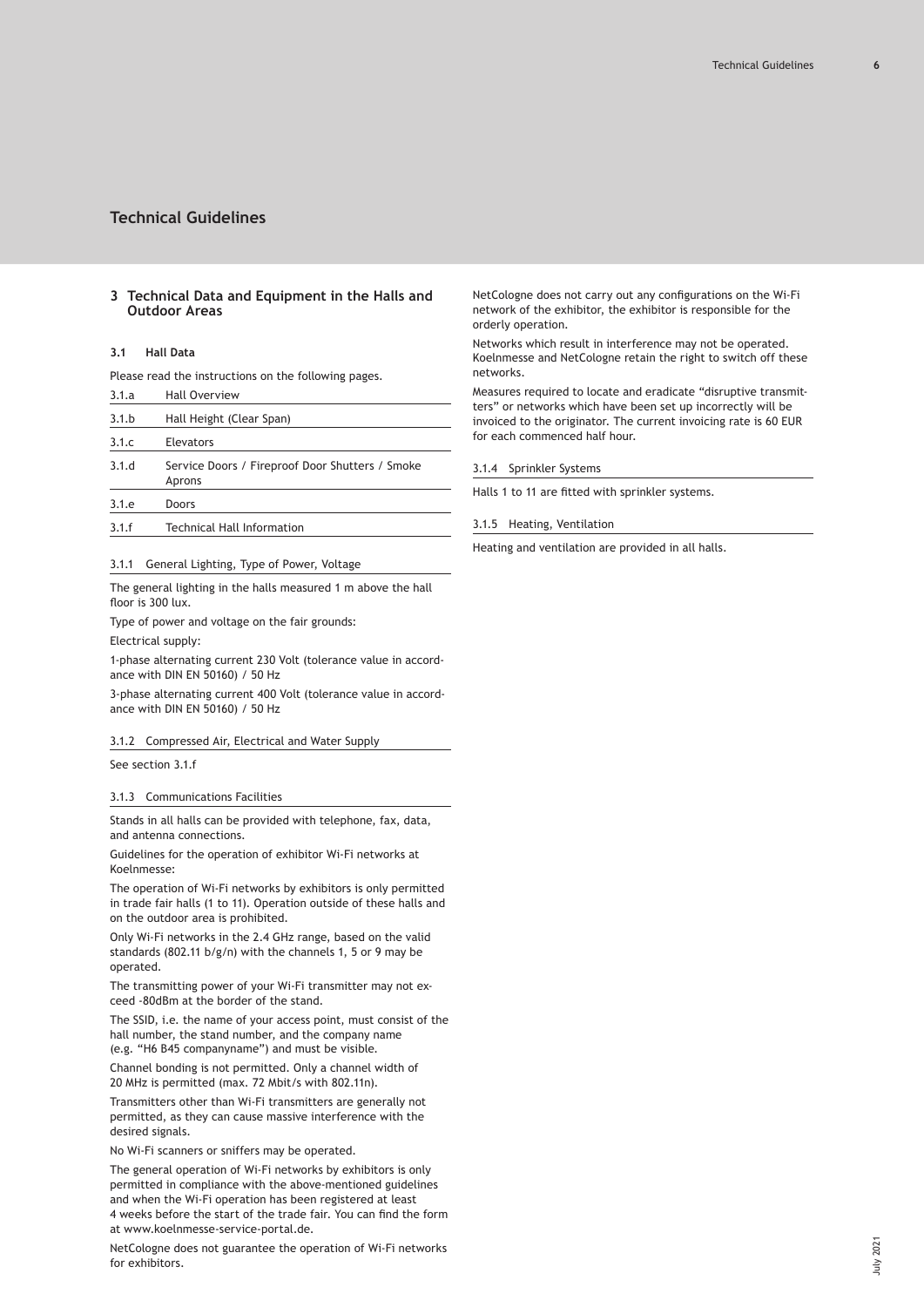<span id="page-6-0"></span>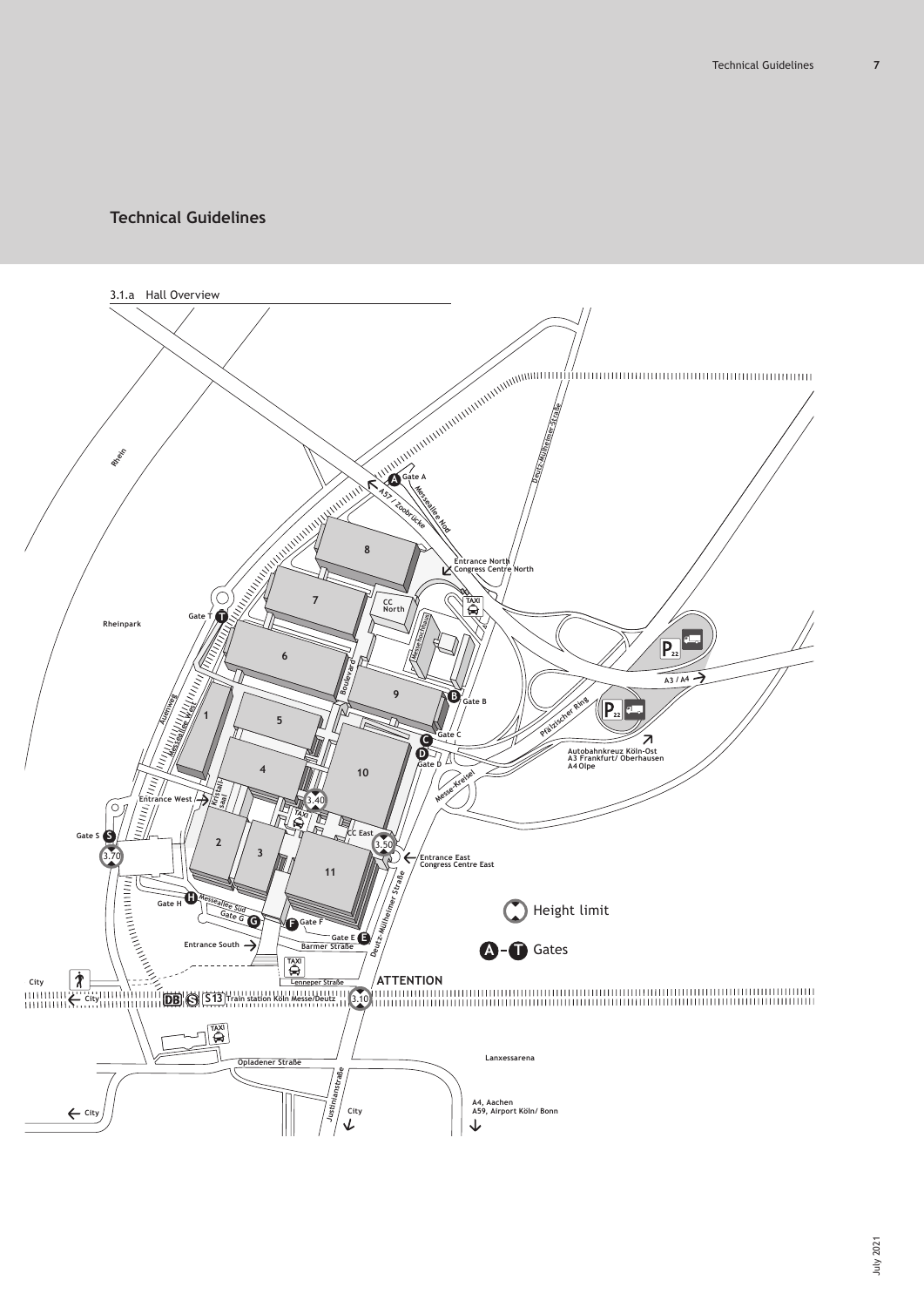<span id="page-7-0"></span>

# 3.1.c Elevators

|      |            | Load carrying |        | Dimensions |        |  |      |          | Load carrying | Dimensions |        |        |
|------|------------|---------------|--------|------------|--------|--|------|----------|---------------|------------|--------|--------|
| Hall | Elevator   | capacity      | Width  | Depth      | Height |  | Hall | Elevator | capacity      | Width      | Depth  | Height |
| 1.1  | N          | 75 kN         | 4.00 m | 3.25 m     | 4.00 m |  | 5.1  | F        | 100 kN        | 2.30 m     | 4.20 m | 2.90 m |
| 1.1  |            | 75 kN         | 4.00 m | 3.25 m     | 4.00 m |  | 11.1 | F, J     | 50 kN         | 2.45 m     | 3.75 m | 2.65 m |
| 2.1  | B,C        | 100 kN        | 2.30 m | 5.40 m     | 2.85 m |  | 11.1 | Н        | 50 kN         | 2.35 m     | 3.35 m | 2.65 m |
| 3.1  | B, D, F, H | 30 kN         | 2.80 m | 3.45 m     | 2.10 m |  | 11.1 | A,D      | 75 kN         | 3.35 m     | 4.50 m | 2.90 m |
| 4.1  | Ε          | 100 kN        | 2.60 m | 5.10 m     | 2.85 m |  | 11.1 |          | 75 kN         | 5.50 m     | 3.15 m | 2.65 m |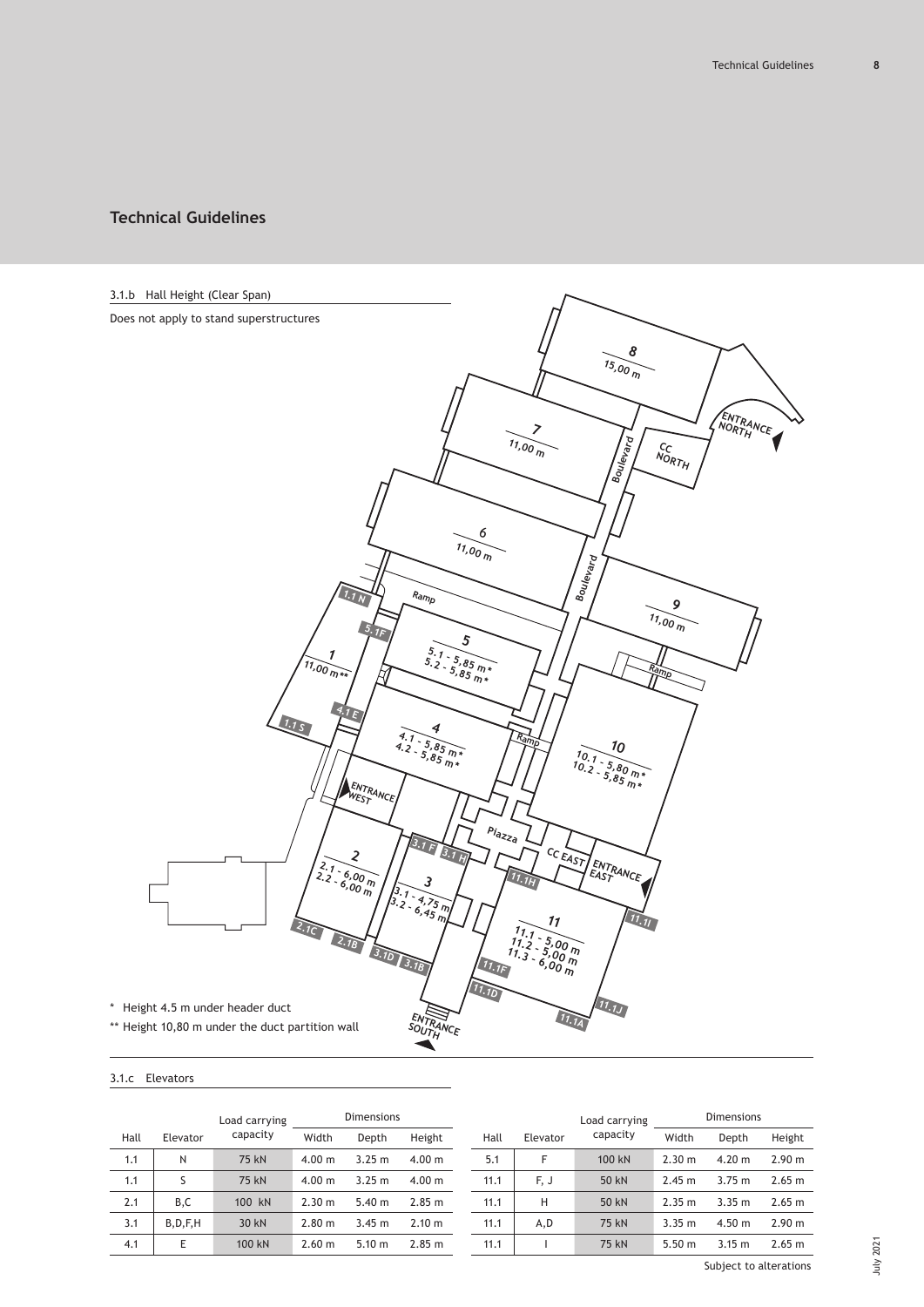<span id="page-8-0"></span>

# 3.1.e Doors

|                |                           | <b>Dimensions</b> |                   |  |
|----------------|---------------------------|-------------------|-------------------|--|
| Hall           | Door                      | Width             | Height            |  |
| 1.2            | A, B, C, D, E, H          | 5.50 m            | 4.50 <sub>m</sub> |  |
| 2.1            | G                         | 3.30 m            | 4.15 m            |  |
| 2.2            | O                         | 3.20 m            | 4.15 m            |  |
| 3.1            |                           | 5.10 m            | 4.20 <sub>m</sub> |  |
| 3.1            | Ε                         | 3.40 m            | 2.75 m            |  |
| 4.1            | А                         | 4.10 m            | 4.20 <sub>m</sub> |  |
| 4.1            | н                         | 4.70 m            | 3.90 <sub>m</sub> |  |
| 4.1            | L                         | 4.30 m            | 4.00 m            |  |
| 4.2            | O                         | 4.00 m            | 4.00 m            |  |
| 5.1            | J, K                      | 4.10 m            | 4.00 m            |  |
| 5.2            | Q, S                      | 4.10 m            | 4.10 m            |  |
| 6              | D                         | 6.00 m            | 6.00 m            |  |
| 6              | A, B, C, E, F, G, H, I    | 6.00 m            | 4.50 m            |  |
| $\overline{7}$ | F                         | 6.00 m            | 6.00 m            |  |
| $\overline{7}$ | A, B, C, D, E, G, H, I, J | 6.00 m            | 4.50 m            |  |
| 8              | D                         | 6.00 m            | 6.00 m            |  |
| 8              | A, B, C, E, F, G, H       | 6.00 m            | 4.50 <sub>m</sub> |  |

|      |                           | <b>Dimensions</b> |        |  |
|------|---------------------------|-------------------|--------|--|
| Hall | Door                      | Width             | Height |  |
| 9    | H                         | 6.00 m            | 6.00 m |  |
| 9    | A, B, C, D, E, F, G, I, J | 6.00 m            | 4.50 m |  |
| 10.1 | B                         | 4.20 <sub>m</sub> | 4.10 m |  |
| 10.1 | Ε                         | 4.40 m            | 4.10 m |  |
| 10.1 | F                         | 4.40 m            | 4.10 m |  |
| 10.1 |                           | 4.40 m            | 4.40 m |  |
| 10.2 | N                         | 4.30 m            | 4.35 m |  |
| 10.2 | P                         | 4.35 m            | 4.30 m |  |
| 10.2 | Q                         | 4.35 m            | 4.30 m |  |
| 10.2 | Т                         | 4.30 m            | 4.35 m |  |
| 11.1 | C                         | $3.10 \text{ m}$  | 3.40 m |  |
| 11.1 | E                         | 5.20 m            | 2.60 m |  |
| 11.1 | G                         | 3.50 <sub>m</sub> | 2.70 m |  |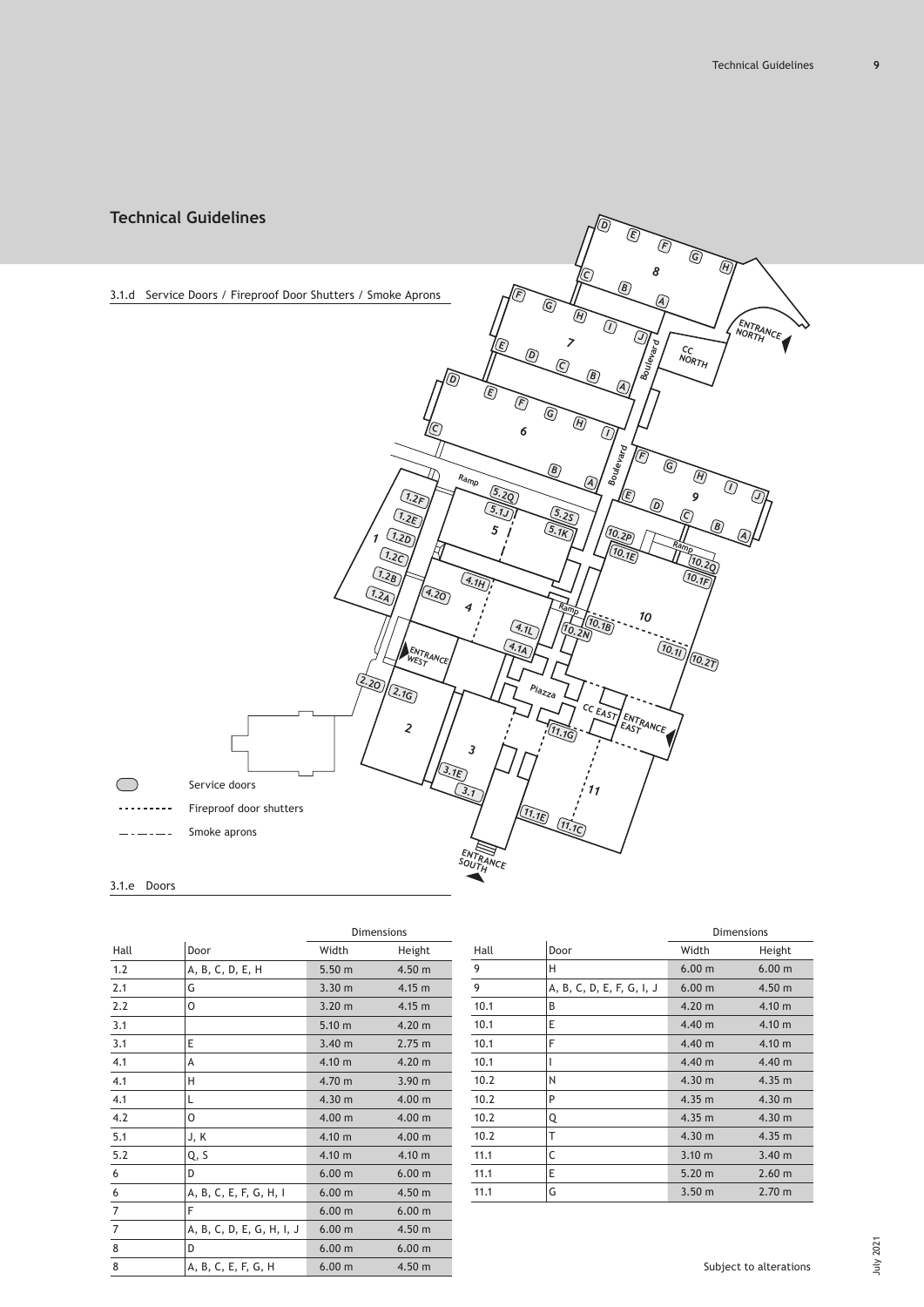| Hall           | Permissible<br>load in kN<br>per m <sup>2</sup> area | Supply<br>points            | Water<br>supply<br>points   | Compressed<br>air supply<br>points | Steam<br>supply<br>points | Exhaust gas<br>facilities   | Antenna<br>connections      | Sprinkler-<br>system        | Parking<br>areas/<br>parking<br>levels |
|----------------|------------------------------------------------------|-----------------------------|-----------------------------|------------------------------------|---------------------------|-----------------------------|-----------------------------|-----------------------------|----------------------------------------|
| $\mathbf{1}$   | 20                                                   | $\blacksquare$              | $\mathcal{L}_{\mathcal{A}}$ |                                    |                           |                             | <b>COL</b>                  | $\blacksquare$              | $\mathbf{1}$                           |
| 2.1            | 20                                                   | $\overline{\phantom{a}}$    | $\mathbf{r}$                | $\blacksquare$                     |                           | $\blacksquare$              | $\mathcal{L}_{\mathcal{A}}$ | $\blacksquare$              |                                        |
| 2.2            | 20                                                   | $\mathcal{L}_{\mathcal{A}}$ | $\mathcal{L}_{\mathcal{A}}$ | $\mathcal{L}_{\mathcal{A}}$        |                           | $\mathcal{L}_{\mathcal{A}}$ | $\mathcal{L}_{\mathcal{A}}$ | $\mathcal{L}_{\mathcal{A}}$ | $\mathbf{1}$                           |
| $P.2 - 3$      | 5                                                    | $\blacksquare$              |                             |                                    |                           |                             | п                           | <b>COL</b>                  |                                        |
| 3.1            | $20\,$                                               | $\blacksquare$              | $\mathcal{L}_{\mathcal{A}}$ | <b>C</b>                           |                           | <b>C</b>                    | $\overline{\phantom{a}}$    | <b>C</b>                    |                                        |
| 3.2            | 10                                                   | $\mathcal{L}_{\mathcal{A}}$ | $\mathcal{L}_{\mathcal{A}}$ | $\mathcal{L}_{\mathcal{A}}$        |                           | $\mathcal{L}_{\mathcal{A}}$ | $\mathcal{L}_{\mathcal{A}}$ | $\mathcal{L}_{\mathcal{A}}$ |                                        |
| $P.3 - 4$      | $\overline{5}$                                       | $\blacksquare$              |                             |                                    |                           |                             | п                           | ш                           |                                        |
| $P.3 - 11$     | $5\phantom{.0}$                                      | $\blacksquare$              | $\mathcal{L}_{\mathcal{A}}$ |                                    |                           |                             | $\blacksquare$              | $\blacksquare$              |                                        |
| 4.1            | 20                                                   | $\blacksquare$              | $\mathcal{L}_{\mathcal{A}}$ | $\blacksquare$                     |                           | $\blacksquare$              | $\mathcal{L}_{\mathcal{A}}$ | $\blacksquare$              |                                        |
| 4.2            | 20                                                   | $\blacksquare$              | $\mathcal{L}_{\mathcal{A}}$ | ш                                  |                           | $\mathcal{L}_{\mathcal{A}}$ | $\mathcal{L}_{\mathcal{A}}$ | $\mathcal{L}_{\mathcal{A}}$ | $\mathbf{2}$                           |
| $P. 4 - 5$     | 5                                                    | $\mathcal{L}_{\mathcal{A}}$ |                             |                                    |                           |                             |                             | $\blacksquare$              |                                        |
| $P.4 - 10$     | $5\phantom{.0}$                                      | $\mathcal{L}_{\mathcal{A}}$ | $\mathcal{L}_{\mathcal{A}}$ |                                    |                           |                             | $\blacksquare$              | $\blacksquare$              |                                        |
| 5.1            | 20                                                   | $\mathcal{L}_{\mathcal{A}}$ | <b>College</b>              | <b>I</b>                           |                           | a.                          | <b>I</b>                    | $\mathcal{L}_{\mathcal{A}}$ |                                        |
| 5.2            | 20                                                   | $\blacksquare$              | $\blacksquare$              | $\blacksquare$                     |                           | $\blacksquare$              | $\blacksquare$              | $\blacksquare$              | $\overline{2}$                         |
| $P. 5 - 10$    | $5\phantom{.0}$                                      | $\overline{\phantom{a}}$    |                             |                                    |                           |                             |                             | $\blacksquare$              |                                        |
| $6\,$          | 50                                                   | $\blacksquare$              | $\mathcal{L}_{\mathcal{A}}$ | $\blacksquare$                     | $\star$                   | $\star\star$                | $\mathcal{L}_{\mathcal{A}}$ | $\mathcal{L}_{\mathcal{A}}$ |                                        |
| $\overline{7}$ | $50\,$                                               | $\blacksquare$              | $\blacksquare$              | <b>C</b>                           | $\star$                   | $\star\star$                | <b>C</b>                    | <b>C</b>                    |                                        |
| 8              | 50                                                   | $\mathcal{L}_{\mathcal{A}}$ | $\blacksquare$              | п                                  | $\star$                   | $***$                       | п                           | $\blacksquare$              |                                        |
| 9              | 50                                                   | $\mathcal{L}_{\mathcal{A}}$ | $\mathcal{L}_{\mathcal{A}}$ | $\blacksquare$                     | $\star$                   | $\star\star$                | <b>C</b>                    | $\blacksquare$              |                                        |
| 10.1           | 20                                                   | $\mathcal{L}_{\mathcal{A}}$ | $\mathcal{L}_{\mathcal{A}}$ | $\mathcal{L}_{\mathcal{A}}$        | East                      | <b>I</b>                    | $\mathcal{L}_{\mathcal{A}}$ | $\mathcal{L}_{\mathcal{A}}$ |                                        |
| 10.2           | $20\,$                                               | $\mathcal{L}_{\mathcal{A}}$ | $\blacksquare$              | п                                  |                           | $\blacksquare$              | $\blacksquare$              | $\blacksquare$              | $\mathbf{1}$                           |
| 11.1           | $20\,$                                               | $\overline{\phantom{a}}$    | <b>C</b>                    | <b>C</b>                           | Middle                    | <b>C</b>                    | $\mathcal{L}_{\mathcal{A}}$ | <b>C</b>                    |                                        |
| 11.2           | 15                                                   | $\mathcal{L}_{\mathcal{A}}$ | $\mathcal{L}_{\mathcal{A}}$ | $\mathcal{L}_{\mathcal{A}}$        | South                     | $\mathcal{L}_{\mathcal{A}}$ | $\blacksquare$              | $\mathcal{L}_{\mathcal{A}}$ |                                        |
| 11.3           | 7,5                                                  | $\mathcal{L}_{\mathcal{A}}$ | $\mathcal{L}_{\mathcal{A}}$ | $\mathbf{r}$                       |                           | $\mathcal{L}_{\mathcal{A}}$ | a.                          | $\mathcal{L}_{\mathcal{A}}$ | $\mathbf{1}$                           |
| Boulevard***   | $5\phantom{a}$                                       | $\blacksquare$              | $\blacksquare$              |                                    |                           |                             | п                           | $\blacksquare$              |                                        |

# <span id="page-9-0"></span>3.1.f Technical Hall Information

\* Steam supply points on request Subject to alterations

\*\* Exhaust gas system on request

\*\*\* Forklift trucks are strictly prohibited. Pallet jacks and other industrial trucks must be fitted with light-coloured plastic wheels. Steel wheels and black rubber wheels are not permitted. The floor must be protected against soiling by laying canvas, cover panels or similar underneath the cargo. Soiling must be completely removed without delay. Soiling or damage must be reported immediately to the technical service team or the facility manager.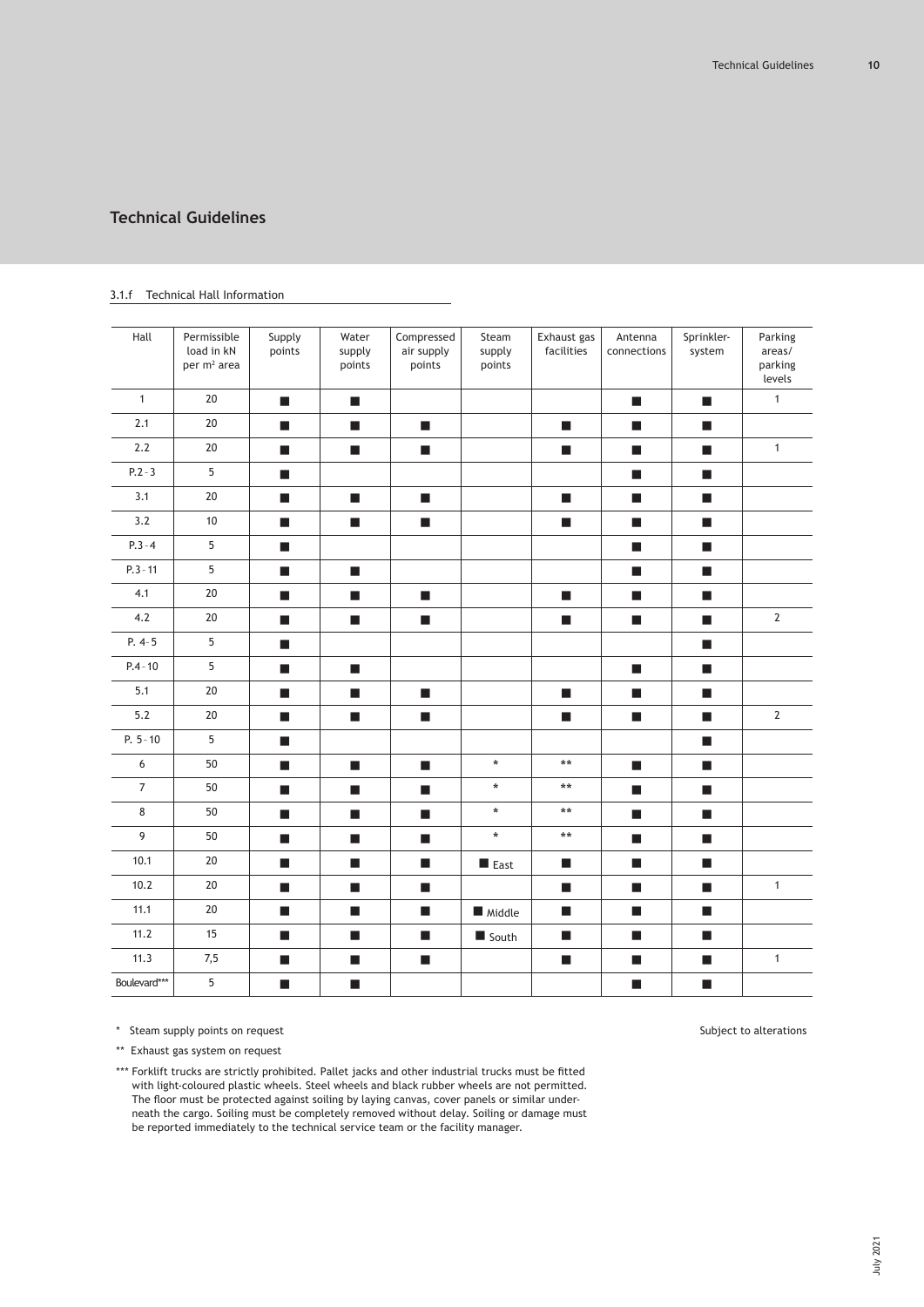### <span id="page-10-0"></span>3.1.6 Faults

Koelnmesse must be informed immediately in the event of any faults occurring in the technical supply. Koelnmesse is not liable for loss or damage resulting from such faults unless at least grossly negligent behaviour on the part of a legal representative or vicarious agent has occurred. In accordance with statutory obligations, Koelnmesse shall be liable for damages caused intentionally or by gross negligence in the event of any damage claims resulting from fatal injuries, bodily or health injuries.

### **3.2 Outdoor Areas**

Depending on the concept behind the event, the outdoor area may be used.

# **4 Stand Construction Regulations**

### **4.1 Stand Construction Safety**

Exhibition stands including equipment, exhibits and advertising material must be erected in such a stable manner as to avoid endangering life and limb, as well as safety and order.

The stand's stability must be ensured during all phases of the event (construction, the event itself, dismantling).

The exhibitor is responsible for the structural and transport safety of the exhibition stand and may be asked to provide proof thereof. This applies to the construction and dismantling times as well as to the event itself.

To ensure the stability of the stands, a horizontal equivalent distributed load of 0.125 KN per  $m<sup>2</sup>$  should be used to maintain sufficient stability against sliding and overturning. Deviations are possible in justifiable individual cases, following consultation with Koelnmesse. If the case justifies it, Koelnmesse reserves the right to have a structural engineer evaluate the stand's stability on site for a fee. This also applies after a stand construction approval has already been issued.

Vertical construction elements and / or special constructions (e.g. free-standing walls, high exhibits, high decorative elements) which could fall over must be able to withstand a horizontally acting equivalent distributed load qh where:

qh1 = 0.125 kN/m² up to a height of 4 m above floor level

 $ah2 = 0.063$  kN/m<sup>2</sup> for all areas above a height of 4 m above floor level.

The area to be considered for this purpose is the projection of the actual surface onto the vertical plane (elevation). The documentation of these measurements must be available for inspection upon request by the trade fair company.

DIN 4102 (behaviour in the case of fire of construction materials, components) or EN 13501 —1 must be observed and complied with.

#### **4.2 Stand Construction Approval**

Assuming that the technical guidelines are observed when designing and erecting stands, there is no need to submit drawings for one-story stands in the halls for approval.

All other stands, mobile stands, special constructions, and superstructures must be approved.

4.2.1 Inspection and Acceptance of Constructions which Require Approval

Dimensioned stand plans in the German language on a scale of at least 1:100 with plans and elevations must be submitted for approval to Koelnmesse in duplicate at least six weeks before the start of construction.

One copy of the stand plan is returned to the exhibitor / stand constructor with an 'approved' endorsement once it has been checked. Construction of the stand may only commence after this 'approved' endorsement has been granted.

- For the approval of:
- · special constructions
- · two-storied constructions
- · cinema space or auditoriums
- · outdoor constructions
- · stage area

the following documentation (in duplicate) must be submitted in German at least six weeks before the start of construction:

- a) tested structural (static) calculations in accordance with German standards;
- b) a description of the construction and
- c) stand constructional drawings on a scale of 1:100 (plans, elevations, sections), construction details on a larger scale.
- d) Points a) and b) do not apply in cases where a type verification and tests / inspect and test logbook can be provided.

The cost of the building approval procedure will be invoiced to the exhibitor / stand constructor.

### 4.2.2 Vehicles, Containers and Tents

Approval has to be obtained for the parking or erection of vehicles, trailers, containers, refuse containers, tents, etc. For a fee, a reservation for parking spot can be applied for in the logistics zone outside the halls for vehicles, trailers, containers, waste containers, etc. in the order media from Koelnmesse.

Depending on the usage, state, and location, it may be necessary to have vehicles, containers and tents, etc. left inside and outside the halls equipped with fire extinguishers and fire detectors (which are connected to the fire alarm system of Koelnmesse and that of the Cologne fire department).

#### 4.2.3 Modifications to non-regulation Components

Stand constructions which have not been approved and / or do not comply with the technical guidelines or legal provisions may have to be altered or removed.

If these changes are not completed within the time stipulated by Koelnmesse, the latter has the right to make these changes itself at the expense of the exhibitor.

The partial or complete closure of a stand may also be ordered should importantly grounds, especially serious safety deficits, exist.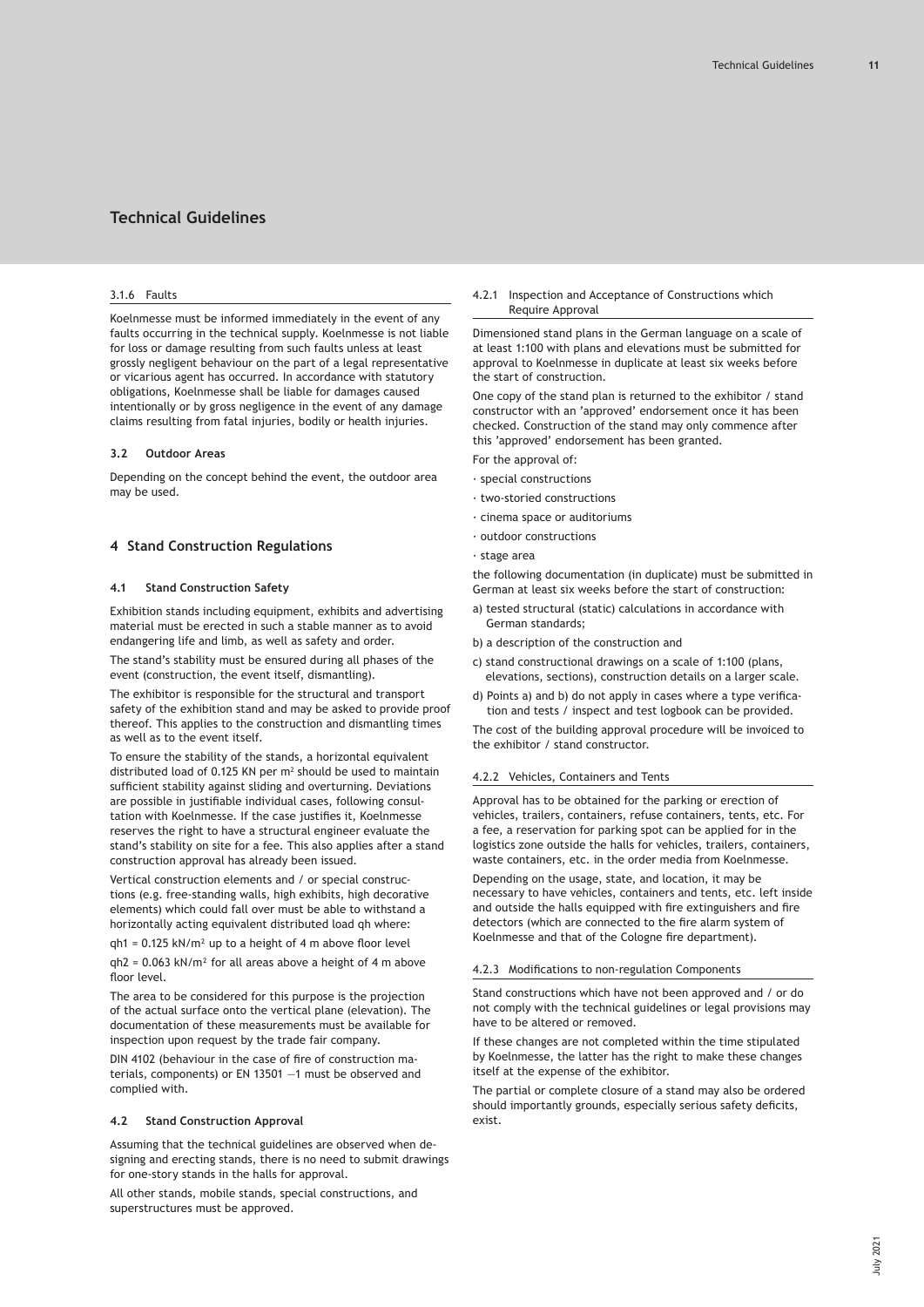### <span id="page-11-0"></span>**4.3 Overall Height**

Details on the official stand height for each event are contained in the registration forms. Approval must be sought from Koelnmesse for constructions which exceed this limit.

Stand constructions on the boundary between adjacent stands must be designed in a neutral manner above a height of 2.5 m.

### **4.4 Fire and Safety Regulations**

#### 4.4.1 Fire Protection

### 4.4.1.1 Stand Construction and Decoration Materials

Generally, no easily flammable, burning droplets or toxic gases and materials with a strong smoke formation such as polystyrene hard foam (Styrofoam) or any similar materials are allowed to be used. This applies equally for the stand construction and for decoration materials.

Furthermore, in individual cases special stipulations may apply for the load-bearing structural elements (i.e. non-flammable) for reasons of safety.

In addition to the above-mentioned characteristics, decoration material has to be classed at least as flame retardant (Class B1) in accordance with DIN 4102 and have a low smoke generation or at least fall under Class C-s2, d0 in accordance with EN 13501-1. A test certificate on the building material class of the implemented material may be requested.

In individual cases, normally flammable and / or decoration material with burning droplets are allowed to be used if

- · these are sufficiently protected against flammability due to the corresponding installation, or
- · these are only implemented in low quantities or in positions where no fire / safety risk exists.

The testing and approval of the respective installation situation is exclusively carried out by the trade fair organization and upon prior written notification about the planned installation of these materials. The required documents (i.e. on the installation situation or the fire protection classes) must be attached.

As a rule, bamboo, reed, hay, straw, bark mulch, peat or similar materials do not comply with the above-mentioned requirements and in general have to be protected separately or the necessary fire protection measures have to be carried out. Foliage and conifers are only allowed to be implemented if their roots are moist.

The implementation of plastic cable straps to fasten statically stressed parts is prohibited.

### 4.4.1.2 Display of Motor Vehicles

Display in the exhibition halls: Vehicles with combustion engines may only have enough fuel in their tanks to drive into and out of the facility (the fuel reserve warning light must be on in the display). The fuel tank must be locked.

If vehicles are presented in other building areas, additional safety measures may be required, including the inerting of tanks, the disconnection of batteries and / or the use of security guards.

### 4.4.1.3 Explosive Substances / munitions

Explosive substances are subject to the respective valid version of the Explosives Act and may not be used or exhibited at trade fairs and exhibitions. This also applies to ammunition within the sense of the Weapons Act.

# 4.4.1.4 Pyrotechnics

Regardless of and subject to the granting of an official permit (Office of Public Order of the City of Cologne, Tel.: +49 221 221-0), the written approval of Koelnmesse has to be obtained in advance for pyrotechnic presentations.

Proof of the license holder and the certificate of competence have to be presented. In order for the approval to be issued, details on the place and time of the presentation, the number and type of the pyrotechnic effects, the registration numbers of the fireworks (BAM / German Federal Institute for Materials Research & Testing), the duration of the pyrotechnic effects, the required safety distance as well as a risk assessment have to be provided. The required documents have to be submitted in due time, however at least 14 days before the presentation. The trade fair exhibitor has no entitlement to be granted approval.

#### 4.4.1.5 Use of Balloons and flying objects

The use of safety-gas-filled balloons and other flying objects in the halls and outdoor areas require the approval of Koelnmesse.

#### 4.4.1.6 Fog Machines

The implementation of fog machines and / or hazers is subject to approval, a written application for which has to be submitted to Koelnmesse prior to the official assembly period.

In line with the ordinance on hazardous materials and the EC guidelines, fog fluids are not allowed to contain any dangerous substances. It is not permitted to use fluids that contain oil.

A corresponding safety data sheet has to be presented. The range of the fog emitted should be limited down to the stand area.

Koelnmesse will determine the maximum height to which the fog is allowed to rise.

The safety signs as well as the escape routes and emergency exits are not allowed to be restricted by the fog and have to remain identifiable at all times.

# 4.4.1.7 Smoking in the Halls

In order to avoid the risk of causing a fire, smoking should generally be avoided. In those cases where there is no specific ban on smoking for a stand or part thereof, the exhibitor must ensure the provision of sufficient ashtrays or ash containers made of non-flammable material and must ensure that they are emptied on a regular basis.

### 4.4.1.8 Recycling Containers, Non-Recyclable Trash Containers

Recycling containers and non-recyclable trash containers made of flammable material may not be used at the stands.

Recycling containers and non-recyclable trash containers at the stands must be emptied regularly and at least every evening once the trade fair has ended for the day. Should larger amounts of inflammable refuse accumulate, these must be disposed of several times a day.

#### 4.4.1.9 Spray guns, solvent-based paints

The use of spray guns as well as the implementation of solvent-based paints is forbidden. Furthermore, it is not permitted to release solvent-based substances / liquids into the sewer or wastewater system of Koelnmesse (see also 6.2.1).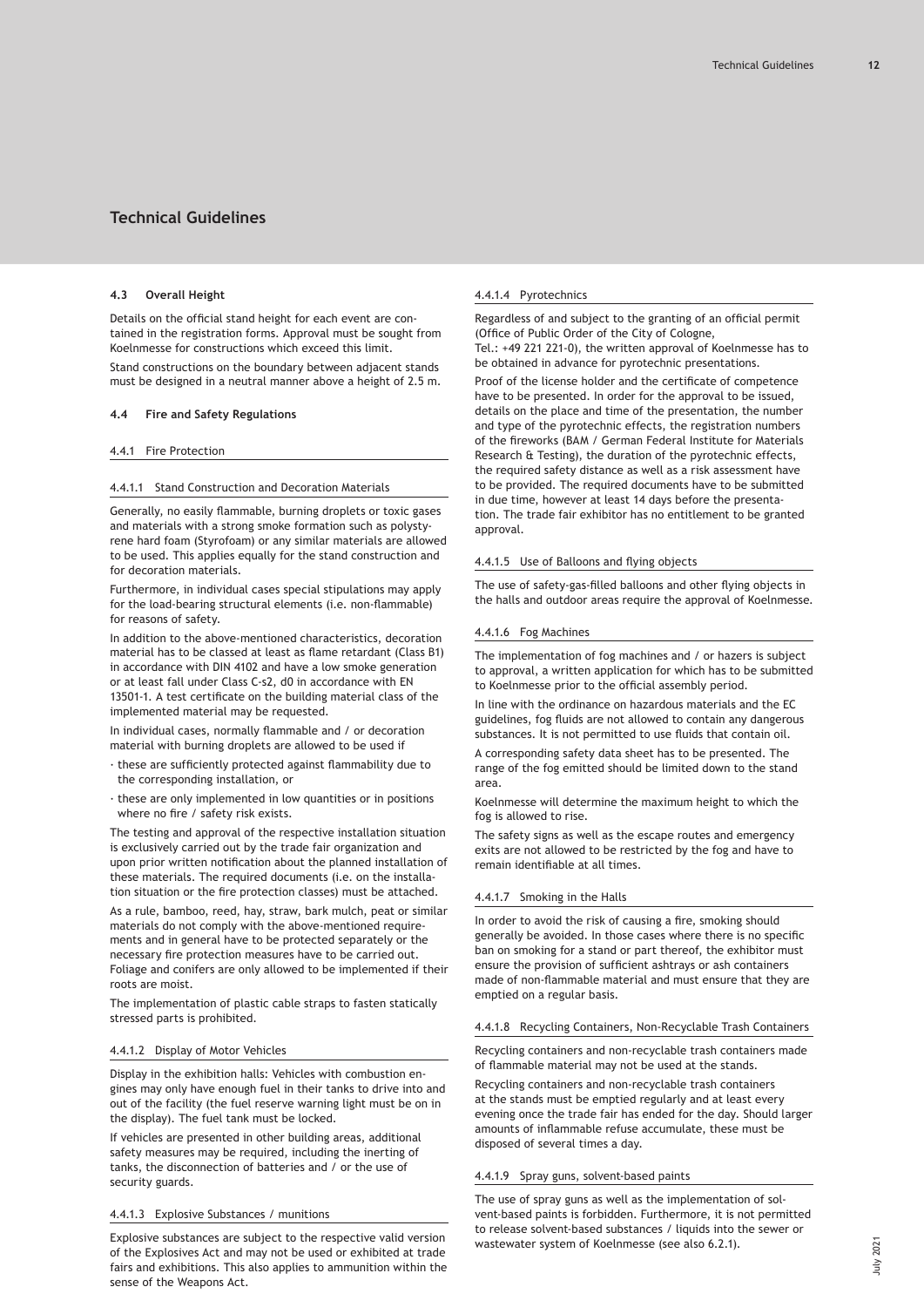<span id="page-12-0"></span>4.4.1.10 Abrasive Cutting and Grinding Work and all Work / Demonstrations / Displays with Open Flames, Fireplaces and Fire Loads

Welding, cutting, soldering, grinding and separating work as well as other work with open flames or flying sparks is prohibited in the exhibition area and on the company grounds of Koelnmesse.

In exceptional cases a permit for flame work with special safety conditions (permit for work involving an increased risk of fire) can be issued by the Exhibition Technology Department upon written request.

The presentation of exhibits involving open flames as well as performances involving open flames, fireplaces and fire loads have to be registered with Koelnmesse at least six (6) weeks prior to the start of the event.

E-mail: Safety@koelnmesse.de

The following are subject to registration:

- a) The operation of all types of fireplaces, i.e. fires with chimneys, torches, radiant heaters, candles (even inside a glass), grills (gas or coal-driven). Fireplaces that serve purely for decoration purposes are not permitted in the exhibition halls.
- b) The introduction of larger volumes of fire loads (i.e. firelighters, charcoal, bioethanol, etc.)

Attention: The operation of non-registered fireplaces is prohibited; this also applies for the introduction of high fire loads.

If the exhibition, presentation and operation of fireplaces or the introduction of fire loads is permitted, Koelnmesse will lay down the necessary framework conditions and inform the respective party in writing.

### 4.4.1.11 Empty Containers

It is forbidden to store empty containers of all kinds (e.g. packaging and package materials) at the stands and outside the stands in the hall. All empty containers must be removed immediately.

The contract carrier of Koelnmesse offers storage options.

# 4.4.1.12 Fire Extinguishers

We suggest you keep suitable and tested fire extinguishers on hand at your stand. Please note that two-storey stands and stands with a high content of flammable materials must have a fire extinguisher available.

Exclusively foam extinguishers are allowed to be used. Powder extinguishers are necessary for presentations with flammable gases.

Fire extinguishers suitable for extinguishing burning fat must be available in kitchen areas. Please complete and return the appropriate form to hire fire extinguishers.

### 4.4.2 Stand Covering

To prevent the sprinkler system from being inhibited, exhibition stands must be open at the top.

Ceilings are considered to be open if horizontally a maximum of 50 percent of the ceiling area as calculated for every individual square metre of the ceiling area is closed (if ceilings are tilted, this is calculated on the basis of the horizontally projected area covered by the ceiling).

A valid certificate from an approved inspection office regarding fire resistance (B1 according to DIN 4102 or Class EN 13501-1, at least Class c-s2, d0) and sprinkler suitability must be submitted. The opening of the material must measure at least 2x4 mm or 3x3 mm (interior dimensions) in a non- stretched state. Alternatively, the system´s sprinkler suitability (heat and water permeability) can be demonstrated with a VdS certificate. It must be ensured that the span fabrics that are used are installed horizontally and in one layer. The span fabrics can be stretched across individual fields measuring up to 30 square metres without requiring any additional measures. Fields that exceed this size have to be supported by additional construction measures.

### 4.4.3 Glass and acrylic glass

Only safety glass is permissible.

The edges of the glass panes must be worked or protected in such a manner that there is no danger of injury. Components made wholly of glass must be marked at eye level.

In the case of structures made of glass, the requirements listed in the "Glass in Stand Construction" information sheet (which can be ordered from the Event Engineers Department) must be adhered to.

### 4.4.4 Meeting places

All rooms that are enclosed on all sides (closed rooms) and have no visual or acoustic connection with the hall must be fitted with a visual and acoustic warning system to ensure that alarm signals may be received at the stand at all times. Exceptions are possible subject to approval.

#### **4.5 Exits, escape routes, doors**

### 4.5.1 Exits and escape routes

Stand areas that cover more than  $100 \text{ m}^2$  or do not have a clear layout must have at least two separate exits / escape routes that are located opposite one other (Special Construction Regulation Part 1: Assembly Areas §6 SBauVO).

The distance from any point of an exhibition space to a hall gang - way may not exceed 20 metres (in accordance with Special Construction Regulation Part 1: Assembly Areas §7 SBauVO).

The emergency exits and escape routes have to be marked as such in accordance with Arbeitsstättenrichtlinie ASR A1.3 "Sicherheits- und Gesundheitsschutzkennzeichnung".

### 4.5.2 Doors

It is not permissible to use swinging doors, revolving doors, code-operated doors or sliding doors at emergency exits or escape routes.

### **4.6 Platforms, Ladders, Steps, Catwalks and Ramps**

Generally accessible areas that directly border areas that are more than 0.20 metres lower are to be surrounded by railings. These have to be at least 1.10 m high and have a horizontal load resistance on the handrail of 1.0 kN per running metre. They have to be equipped with at least one upper chord, one middle chord and one lower chord.

A statics certificate has to be presented for the platform. Depending on the use to which it is put, the floor must be able to support at least 2.0 kN/m<sup>2</sup> in accordance with DIN EN 1990-12, sheet 3, if used for an office or consulting space, and at least 5.0 kN/m<sup>2</sup> if used for an exhibition space. Platforms which are to be reachable by taking only one step may not be more than 0.19 metres high.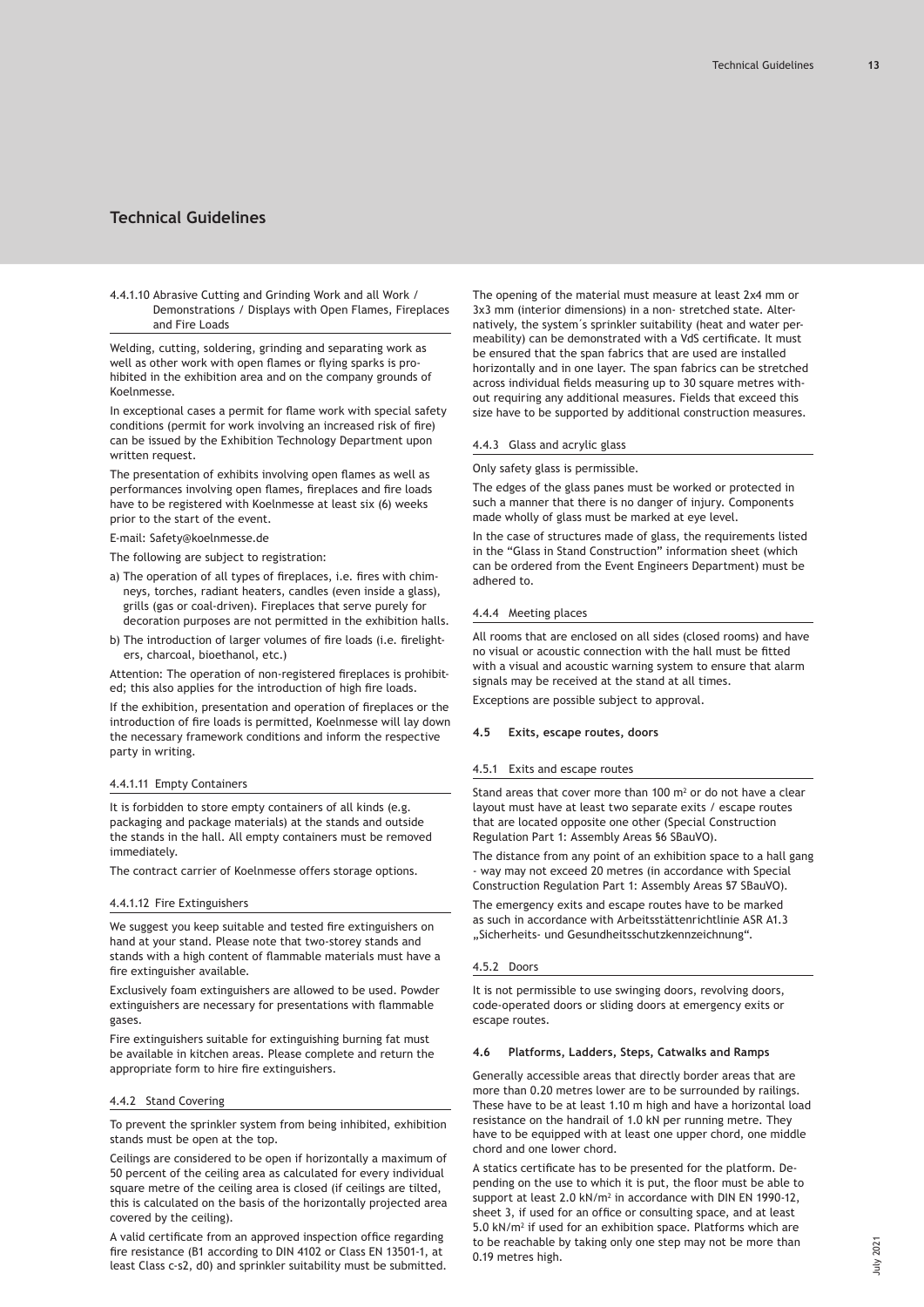<span id="page-13-0"></span>It is not permissible to place steps in main or secondary gangways or necessary passageways. It is permissible to have three or more stairs placed after each other if they have stair lighting as well as lighting from above, and if the stair lighting is connected to the security lighting.

The gradient of the ramps is not allowed to exceed 6%.

Ladders, steps and catwalks must be in accordance with accident prevention regulations.

# **4.7 Stand Design, Walls**

#### 4.7.1 Appearance

The exhibitors are responsible for the design of their stands. Closed walls that are adjacent to visitor corridors need to be

approved by Koelnmesse. The backs of stands that are adjacent to other stands must be

kept in a neutral color and design so that they do not interfere with the design of the neighboring stands.

### 4.7.2 Checking the Rented Area

The rented area is marked by Koelnmesse.

The local markings shown at the rented area are the only ones valid for stand location, layout and dimensions as well as for any built-in units.

The stand boundaries must be adhered to.

# 4.7.3 Changes to the Substance of the Building

The various parts of the halls and the technical equipment may not be damaged, soiled or changed in any other way (e.g. drilling, nailing, screwing). In addition, the building and its parts may not be painted, decorated with wallpaper, or glued.

The halls, their parts and the technical equipment may not be impaired in any way by stand superstructures or exhibits.

It is permitted to enclose the columns and supports of the halls within the stand areas as long as the columns / supports are not damaged, and the height regulations are adhered to.

### 4.7.4 Hall Flooring

Rugs and other floor coverings may not project beyond stand boundaries and must be laid out in such a way that accidents do not occur. Only adhesive tape that can be removed without leaving any residue may be used to affix objects.

All materials must be removed without leaving any residue.

This also applies to substances such as oil, grease, paint etc.

The floor of the halls may neither be painted nor glued.

Anchorages or fastenings are not permitted.

### 4.7.5 Hanging Objects from the Hall Ceiling

Objects may only be hung from the hall ceiling at the fittings intended for this purpose and may only be hung up by Koelnmesse. The mounting equipment provided for this purpose must be used and may not be removed. Ceilings, advertising materials, banners, lighting elements and similar objects may be hung vertically from the supporting structure of the hall ceilings in compliance with the regulations concerning the overall height and permissible loads on Form T.03. With regard to attaching the objects to be hung, the relevant safety regulations must be observed, especially DGUV V1 (General Regulations), DGUV V17 (Event and Production Facilities for Scenic Presentations),

DGUV V54 (Jacks, Lifting and Pulling Equipment) and the Special Construction Regulation Part 1: Assembly Areas (SBauVO).

Elements that are intended to stand on the floor must be manufactured in a way that allows them to stand in a stable manner. Elements that require suspension devices for such stability are not permitted. Projecting parts of constructions that stand in a stable manner on the floor are permitted to be hung from the hall ceiling.

The materials (beam carriers etc.), cables, and fastening devices used on their own responsibility by exhibitors or by companies commissioned, by the exhibitors must comply with the valid regulations and must be free of defects.

# 4.7.6 Stand Partition Walls / System Stands

Koelnmesse generally does not use walls to demarcate the area rented by the exhibitor.

Those exhibitors wishing to use partition walls for their stands can order them from Koelnmesse. These walls are 250 cm high and approximately 100 cm wide, with a white, scratch-resistant plastic surface. They may not be painted, glued, nailed, or otherwise damaged in any way. In the event of damage, a replacement fee of €300 per wall element will be invoiced to the exhibitor. For a surcharge, the partition walls are available with coloured coatings. All graphics or similar items affixed by the exhibitor must be fully removed after the event, without damaging the walls or leaving any residue on the walls.

Shelves and other furnishings may not be attached to the partition walls.

System stands can be obtained from Koelnmesse. Detailed information can be found in the appropriate forms.

If ordered on time, the stand or stand partition walls can be accepted and occupied 24 hours prior to the start of the trade fair. Occupation at an earlier time requires written agreement. The structures erected by Koelnmesse may not be altered.

Koelnmesse does not guarantee the stability or safety of the framework structure if construction elements are damaged or disassembled in any way.

The exhibitor is personally liable for arbitrary changes and resulting damages to stand structures carried out by themselves or by third parties under commission.

Due to personal liability considerations, exhibitors are strongly advised to suitably insure the rented property.

The system stands and stand partition walls are dismantled immediately after the end of the event. All items belonging to exhibitors must therefore be taken away once the trade fair is over. If any items, particularly food, beverages, and tobacco, are found after the trade fair is over, it will be assumed that the exhibitor or other person has relinquished ownership of these items. Items that are especially marked in a manner clearly recognizable to third parties are not subject to this regulation. Koelnmesse is not liable within the limits imposed by law for loss or damage as long as intention or gross negligence cannot be proven.

### 4.7.7 Advertising / Presentations / Advertising space

Stand and exhibit labels as well as company trademarks and brand names may not exceed the prescribed height.

Acoustic and visual presentations must also be approved by Koelnmesse. The approval will be issued under the condition that the sound volume does not exceed 70 decibels and the presentation does not interfere with work at the neighbouring stands in any way.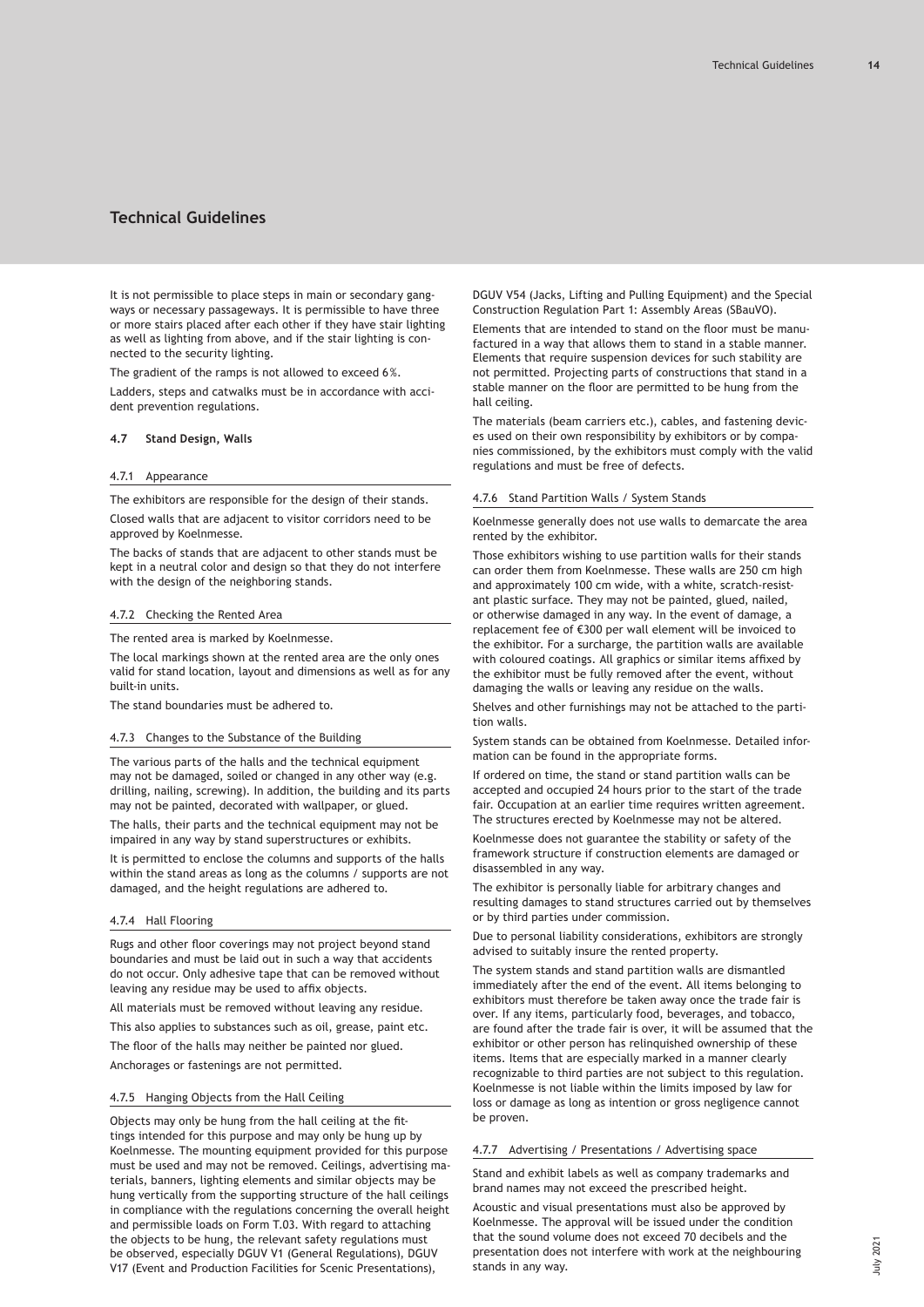<span id="page-14-0"></span>If these regulations are repeatedly violated, the power supply to the exhibitor's stand can be interrupted regardless of the effect on the stand as a whole. The exhibitor is not entitled to compensation for any damage suffered directly or indirectly due to the interruption in the power supply. The burden of proof of compliance with the regulations lies with the exhibitor.

Printed material and advertising may only be distributed in the exhibitor's own stand area.

Advertising space within the exhibition grounds is let exclusively by Koelnmesse.

Upon request, Koelnmesse will provide the necessary advertising spaces for a rental fee and will take care of the professional design of your advertising. Koelnmesse will mount the advertisements if commissioned to do so. The booking of advertising spaces must be made at the latest six weeks before the event commences. Should exhibitors provide their own advertisement facilities, or such as have been specially made for them, then these must conform to fire, structural and safety requirements and must in their design be in keeping with the standards as laid down for exhibition advertising by the Koelnmesse. The deadlines set by the Koelnmesse for the delivery and collection of such advertisement facilities must be strictly observed.

For reasons of technical safety, punctual observance of time schedules and liability in case of damage, the Koelnmesse is exclusively responsible for the installation, assembly and dismantling of advertisement facilities.

After confirmation of your order you will receive an invoice from the Koelnmesse concerning its services (hire charge for advertising space, allocation of advertisement facilities, costs of the assembly and dismantling work and the design and / or the creation of the advertising message). This invoice is to be settled in full, without deductions of any kind, at the latest 10 weeks prior to the beginning of the event. After this date made out invoices become due immediately and payable in full without any deduction. Objections of any kind in respect of the invoice must be made within one week of receipt of the said invoice Complaints received after this date cannot be considered.

### 4.7.8 Barrier-free access

The design of the stands should enable barrier-free access. People with disabilities should be able to access and use the stands and their facilities without outside help.

### **4.8 Outdoor Areas**

Information on the technical conditions can be requested from Koelnmesse.

### **4.9 Two-Story Construction**

### 4.9.1 Construction Request

Two-story constructions can only be erected with the approval of the responsible Koelnmesse project management.

Two-story constructions can be erected in halls 1 to 11, depending on the exact location and the trade fair concept.

4.9.2 Conditions on Building Structures on the Stand Area, Clearance Distances, Height of Stand Interior

The maximum stand height is to be agreed upon with Koelnmesse.

The interior clearance of two-story stands must be at least 2.30 meters in the ground floor and 2.30 meters on the upper floor.

Two-story exhibition stands with a minimum area of 50  $m<sup>2</sup>$  and a  $maximum$  area of 100  $m<sup>2</sup>$  must be equipped with smoke alarms mounted on the ceiling and connected to the Cologne fire department via the Koelnmesse fire alarm system. In this regard, Koelnmesse must also be provided with corresponding plans and documentation.

Two-story exhibition stands covering a surface area of more than 100  $m<sup>2</sup>$  must also be fitted with an additional sprinkler system on the ceiling. If the sprinkler is activated, the fire alarm will be forwarded to the Cologne fire department by the Koelnmesse fire alarm system.

In Halls 2 to 5, 10 and 11, water is supplied to the sprinkler system by compressed air water containers with a total volume of 5  $\mathrm{m}^3$ , capable of covering up to 1,000  $\mathrm{m}^2$ . In Halls 1 and 6 to 9, water is supplied from the supply pipe. The sprinkler system must be installed in accordance with the valid VdS regulations by one of Koelnmesse's contracting companies (can be ordered by filling out the corresponding forms). In this regard, Koelnmesse must be provided with corresponding plans and documentation for the exhibition stand. The exhibitor must provide the stand space needed for com pressed air water container.

Stand constructions on the boundary between adjacent stands must be designed in a neutral manner above a height of 2.50 m.

#### 4.9.3 Load capacity / Design Loads

The load capacities of the separation floor of a two-storey trade fair stand within a trade fair hall must be in accordance with Eurocode EN 1991-1-1/NA, Tab. 6.1 DE. When used for meetings or customer support, i.e. furnished with tables and chairs arranged in no particular order or located in conference booths, the load capacity is 3.0 kN/m<sup>2</sup>. When used without restriction as an exhibition and sales area, or as a meeting place with or without a large number of chairs, the traffic load is 5.0 kN/ $m<sup>2</sup>$ .

Railings and balustrades are subject to a traffic load of 1.0 kN per meter at the height of the rail. Stairs must always be designed for a traffic load of 5.0 kN/m<sup>2</sup> .

It must be shown that the bearing pressure (load) of the supports does not exceed the permissible load-bearing capacity of the hall floors, see 3.1 (Hall Data).

#### 4.9.4 Escape Routes / Stairs

The distance to a staircase from any accessible point in the upper floor of a two-storey exhibitor's stand may not exceed 20 metres' walking distance. The stairs have to be arranged in such a way that the escape routes to the outside are as short as possible. The maximum walking distance from the upper floor to the next emergency exit may not exceed 50 metres. (for the safety lighting, see section 5.3.5). If the upper floor area exceeds 100 sq. metres, at least two staircases are required at a distance of not more than 20 metres from each other. The staircases must be arranged opposite one another.

All staircases must be constructed in accordance with DIN 18065. Staircases must have a clear width of at least 1.20 meter (between the handrails). The incline of the stairs may not exceed 0.19 meters; the tread width (depth) must be at least 0.26 meters. Spiral or newel stairs may not be used.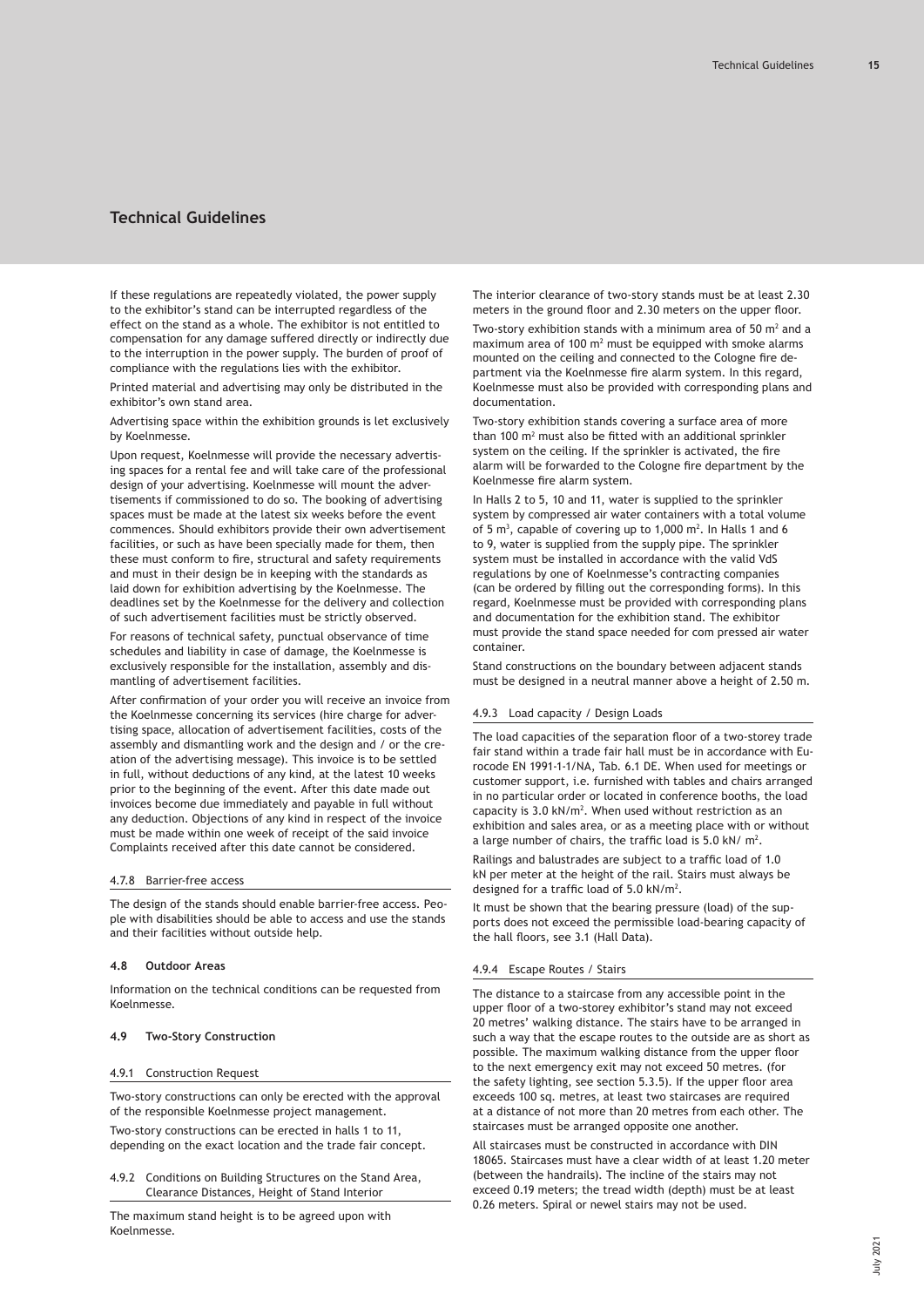<span id="page-15-0"></span>If there are storage areas, rooms electrical facilities etc. underneath necessary flights of stairs, then the stairs must be separated from the ground floor by a closed bottom from the floor of the hall all the way to the separation floor. The bottom must at least comply with the specifications for fire resistance class F30 (e.g. 12.5 mm-thick fireproof gypsum plasterboard or the equivalent).

Handrails at stairs and intermediate platforms must be worked on both sides and be firmly graspable. In addition, they have to be present along the entire length of the stairs and not have any open ends.

### 4.9.5 Construction Material

Building materials used to construct load-bearing components, the ceiling of the ground floor and the floor of the upper storey of two-storey stands have to be at least fire retardant in accordance with DIN 4102 min. B1 or min. Class C according to EN 13501-1, see 4.4.1.1).

#### 4.9.6 Upper Floor

All rooms of the stand must have line of sight to the hall. Exceptions are possible subject to approval.

Where the upper floor is fitted with railings, it must also be furnished with a rim at least 0.05 meters high.

Railings must be constructed in accordance with sections 4.6 and 4.9.3.

The upper floors of stands in halls with sprinkler systems must always be open at the top.

In addition to the fire extinguishers on the ground floor, a fire extinguisher must be located at each staircase. These must be clearly visible and always at hand.

# **5 Operational Safety, Technical Safety Regulations, Technical Code, Technical Supply**

### **5.1 General Regulations**

Construction and dismantling work may only be carried out if it is in compliance with valid labor and industrial law regulations.

# 5.1.1 Damages

Damage to the fair grounds, buildings or parts of the buildings caused by exhibitors or their authorized representatives must be reported to the appropriate persons, i.e. Messewache (security office) North or East and hall inspector offices. The damages will be repaired by Koelnmesse after the end of the event at the expense of the exhibitors involved.

# **5.2 Use of Tools**

The use of explosive-actuated guns is prohibited.

The use of woodworking machines without dust extraction is not permissible. The regulations contained in the currently valid Operational Safety Ordinance (BetrSichV) must be adhered to.

### **5.3 Electrical Installation**

### 5.3.1 Connections

Those stands which require a supply of electric power will be given one or more connections if these have been ordered. The connections will be supplied exclusively by the electrical companies associated with Koelnmesse.

The order must be sent without delay, and at the latest four weeks prior to the start of the event. A sketched plan clearly indicating the desired location of the connections must be enclosed with the order form for electrical installations. Koelnmesse will invoice the exhibitors for the costs of installing the wiring system in accordance with the details in the bill of delivery and assembly. The timely completion of all connections can only be assured if exact documentation such as sketched circuit diagrams, connection values, location of the connections etc. are submitted at least four weeks before the start of the event. An expert will conduct an acceptance inspection prior to the event. Complaints about deficiencies may be made during the event only.

For safety reasons, the power supply on the last day of the trade fair is generally cut one hour after the trade fair has ended. Should parts of the wires etc. be missing after dismantling, the exhibitors will be asked to pay the full price for their replacement.

It is prohibited to remove the fixed electrical connections or lighting systems in the exhibition halls. Fixed installation connections in the allocated stand area may, where necessary, also be put at the disposal of neighbouring stands. Prior to the allocation of an installation order, each exhibitor must contact Koelnmesse to obtain information on the possibility of being connected to the hall supply. In its capacity as central consumer, Koelnmesse will supply the exhibitors with the electric power required for the connections they have registered. The costs (see Item 3 of the Conditions of Participation) will be invoiced together with the stand rent as a specific power-cost flat rate per square metre. As part of a special regulation, Koelnmesse reserves the right to draw up individual invoices for large consumers by metering the amount of power they have consumed. Exhibitors who wish to have their power consumption measured and receive a separate invoice can apply to have a meter installed at their own expense. The stands are supplied with electricity via TN-C-S with a nominal voltage of 230 V +6%–10% 50 Hz for alternating current and 400 V +6%–10% 50 Hz for three-phase current. Campers and caravans in the outdoor area are supplied with electricity via a three-pole 230 V / 16A earthed socket in accordance with DIN 49462 (concentric plugand-socket). Each camper / caravan is connected individually to the power supply via a socket with a series connected earth leakage protection (breaking current 30 mA). To connect campers / caravans, the following are required: a connecting line, a HO7 RN-F 3 G 1.5 rubber-insulated flexible cable in accordance with VDE 0282, component 810 with concentric plug-and-socket, degree of protection IP 44, length 20.00 m. It is not permitted to connect more than one camper / caravan to the power supply via socket.

# 5.3.2 Stand Installation

All installations within the stand area must be in accordance with the currently valid IEC and VDE stipulations (see item 5.3.3). The TN-S network must be used at the stand. It must be possible to isolate every stand from the hall power supply via a main switch or, if permissible, a plug-and-socket connection. If electricity is needed without interruption for certain devices,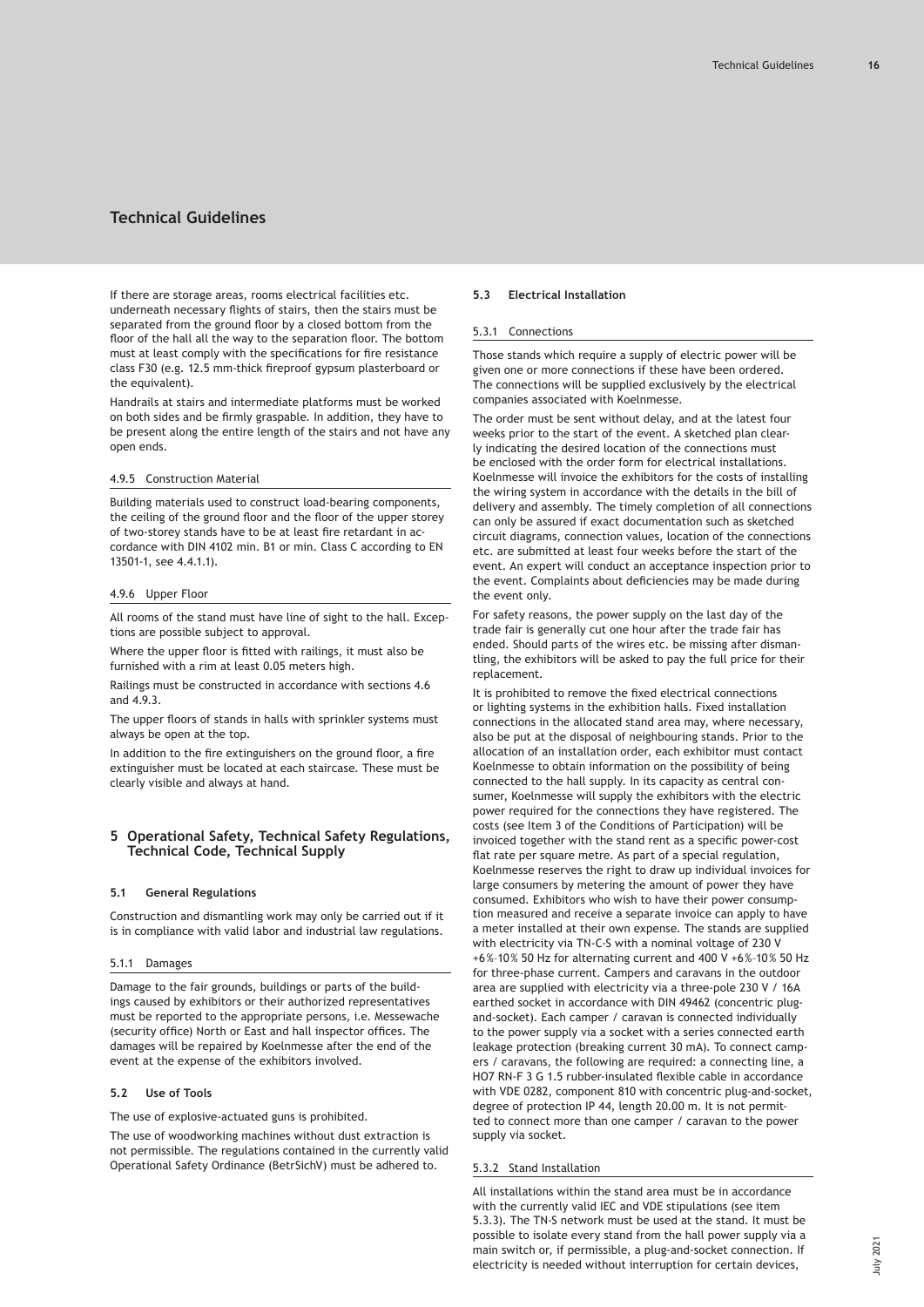<span id="page-16-0"></span>e.g. refrigerators, computers etc., a separate circuit must be set up in front of the main switch. This circuit must remain powered once the main switch has been switched off. Earth leakage protection is required as a protective measure. At the stands, electrical installations may be made either by the exhibitors' own electricians or by specialist electrical companies which have been authorized in accordance with VDE and internationally valid regulations and standards and which operate according to the state of the art. Before the stands are connected to the hall supply network, the electrical installations must be inspected by the expert commissioned by Koelnmesse. Should the valid regulations not be met, Koelnmesse is obliged to refuse connection to the supply network. The exhibitor is liable for the costs of correct installation and further inspections. If stand installations need to be subsequently modified, the exhibitor assumes responsibility.

# 5.3.3 Assembly and Operating Regulations

All electrical Systems must be installed in compliance with the latest VDE safety regulations, particularly DIN VDE 0100, 0128, 0100-560, 0100-718, DIN EN 50172.

The share of high or low frequencies emitted into the mains as interference, may not exceed the values given in VDE 0160 and VDE 0838 (EN 50 006).

Conductive components must be included in measures taken to protect against indirect contact.

Only cables and wires that meet DIN VDE standards may be used. No flat cables of any kind are permitted. Plain (uninsulated) cables terminals and conductive components that are not contactprotected are forbidden. The same applies for low-voltage systems. The secondary circuits must be protected against short circuiting and overload. After the end of each day of the fair, the exhibitors must cut off their stands from the hall supply.

### 5.3.4 Safety Measures

As a means of special protection, all heat-generating and heat-developing electrical appliances (hot plates, projectors, transformers etc.) must be mounted on non-flammable, heat resistant, asbestos-free bases. Depending on the heat generation in each case, sufficient clearance to inflammable materials must be ensured. Lighting fixtures may not be attached to decorations or similar. UV-B and UV-C rays may be used only for the operation of certain devices.

# 5.3.5 Safety Lighting

Stands for which the existing general safety lighting is not effective as a result of the structure of the stand require additional safety lighting in compliance with DIN VDE 0100- 560, 0100-718, DIN EN 50172. It must be laid out in such a way that it ensures safe passage and guidance to the general escape routes.

### **5.4 Water and Waste Water Installation**

Those stands which require water / waste water services will be given one or more connections if these have been ordered.

The order must be submitted without delay, and at the latest four weeks prior to the start of the event. The costs of installation will be invoiced by Koelnmesse to the exhibitors in accordance with the details in the bill of delivery and assembly. In its capacity as central consumer, Koelnmesse will supply the exhibitors with the water required for the connections they registered at a minimum pressure of 2 bars and a maximum pressure of 6 bars. A special request must be made to Koelnmesse if larger amounts are required.

The water pipes leading from the supply points in the halls to the exhibitors' stands may only be laid by installation companies authorized to do so by Koelnmesse.

Fixed installation connections in the allocated stand area may, where necessary, also be put at the disposal of neighboring stands. Prior to the allocation of an installation order, each exhibitor must contact Koelnmesse to obtain information on the possibility of being connected to the hall supply.

The pipe material will be provided by the installers for the duration of the event for a usage fee. Should parts of the wires or armatures be missing after dismantling, the exhibitors will be asked to pay the full price for their replacement. The installation must comply with valid technology regulations. Complaints about deficiencies may only be made during the event. A sketched plan clearly indicating the desired location of the connections must be enclosed with the orders.

For safety reasons, the water supply on the last day of the trade fair is generally cut one hour after the trade fair has ended.

#### **5.5 Compressed air installation / gas installation**

#### 5.5.1 Compressed air

For details of the supply of compressed air from the Koelnmesse supply, see 3.1.f.

Compressed air connections can be ordered using the corresponding order media from Koelnmesse. The costs of installation will be invoiced by Koelnmesse to the exhibitors in accordance with the details in the bill of delivery and assembly. The corresponding legal regulations and provisions must be adhered to in those cases where exhibitors wish to use their own compressed air tanks.

The noise emitted by the compressed air tank may not exceed 70 dB (A) at the stand boundary.

The installation must comply with valid technology regulations.

#### 5.5.2 Gas

Gas cannot be provided from the Koelnmesse hall supply.

Instructions and guidelines for the use of gases are contained in 5.7.

#### **5.6 Machine, Pressure Vessel and Exhaust Gas Facilities**

# 5.6.1 Machine Noise

The use of loud machines and devices should be kept to a minimum out of consideration for the other exhibitors and the visitors. The volume may not exceed 70 dB(A) at the edge of the stand. The relevant project director can notify you of the permitted machine demonstration times on request.

### 5.6.2 Product safety law

In accordance with Article 3 of the Gesetz über technische Arbeitsmittel und Verbraucherprodukte ((Product Safety Law – ProdSG), products (technical tools and consumer products) may only be marketed if they comply with the requirements of the ProdSG or regulations based on this law. Equal importance is attached to importing products into the European economic community and placing new products on the market.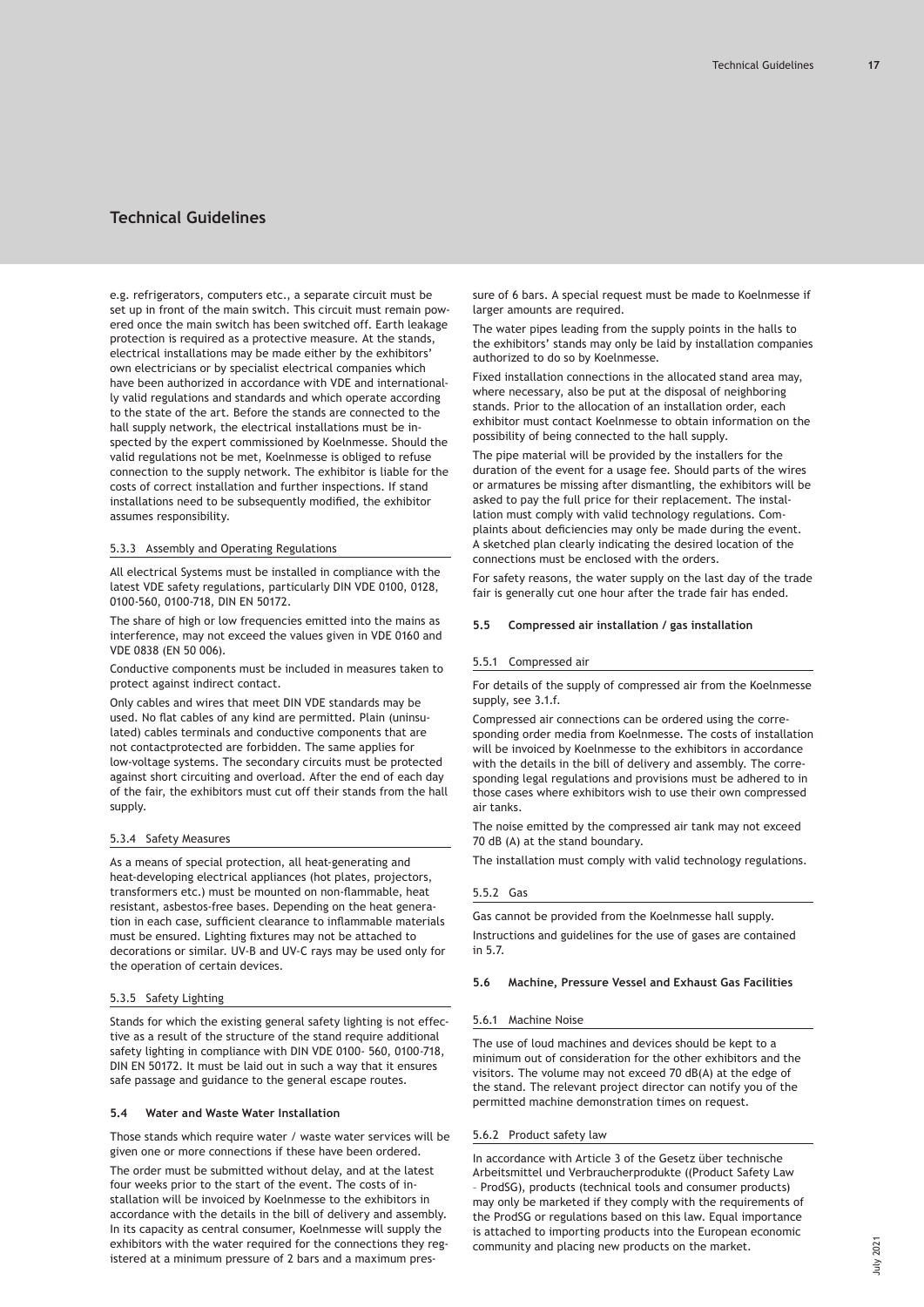<span id="page-17-0"></span>If the respective product requires a CE certification, the exhibitor must keep the following documents at the stand as proof: the EC declaration of conformity and / or the declaration of the manufacturer and the instruction manual.

The aforementioned regulations apply for medical products in accordance with the Medizinprodukte-Gesetz MPG (Medical Products Law).

For further information, please contact Bezirksregierung Köln, Zeughausstraße 2-10, 50667 Köln, Germany.

Products according to the ProdSG or medical products in accordance with the MPG may be set up and presented for advertising purposes, even if they do not meet the requirements of Article 3 of the ProdSG or Articles 6 and 10 of the MPG. A precondition here is that a visible sign is present and marked according to Article 3 Par. 5 of the ProdSG or Article 12 Par. 4 of the MPG.

During presentations of products, the staff at the stand must take the necessary measures for the protection of persons. They are also responsible for ensuring that devices are not switched on by unauthorised persons.

### 5.6.2.1 Safety Devices

Machine and appliance components may only be operated if all safety devices are activated.

The normal safety devices can be replaced by a safe covering made of organic glass or similar transparent materials.

If the machines are not in operation, the safety devices can be removed to allow visitors insight into the construction and design of the uncovered components. In this case, the safety devices have to be placed next to the machine and be clearly visible.

# 5.6.2.2 Test Procedures

For each trade fair, the technical tools on display will be inspected by the responsible supervisory authority (State Authority for Industrial Safety) as to their compliance with safety and accident prevention regulations. If necessary, this will be undertaken in conjunction with the responsible expert committees from the employers' liability insurance associations. The EC declaration of conformity must be kept at the trade fair stand to allow the authority to check the CE certification. In cases of doubt, the exhibitor should contact the responsible authority in good time before the start of the trade fair.

Information regarding the Equipment Safety Law is provided by the Staatliches Amt für Arbeitsschutz, Schanzenstr. 38, 51063 Köln, Germany, tel.: +49 221 962770. Exhibitors should also seek consultation regarding the safety of their technical devices in good time before the trade fair begins, e.g. from the Prüfstelle für Gerätesicherheit des TÜV-Rheinland, Am Grauen Stein / Konstantin-Wille-Straße 1, 51105 Köln (Poll), Germany.

# 5.6.2.3 Operating Ban

In addition, Koelnmesse has the right to ban the use of machines, appliances, and devices if it is of the opinion that their operation could endanger persons or objects.

If serious violations of safety regulations for technical devices are found, the responsible authorities can, according to Article 5 of the Product Safety Law, ban the machines, appliances or devices in question from being exhibited.

Violating such a ban is a legal offense that can be punished with a fine.

# 5.6.3 Pressure Vessels

### 5.6.3.1 Approval Confirmation

Pressure vessels may only be operated at the stand if they have been tested according to the currently valid version of the Operational Safety Ordinance (BetrSichV).

The corresponding proof of testing is to be kept at the exhibition location next to the pressure vessels and presented to the responsible authority upon request.

# 5.6.3.2 Testing

The certification of design pressure and water pressure testing is not sufficient. This requirement also applies to foreign and borrowed containers. If the exhibitor registered at least four weeks before the start of the trade fair, pressure vessels requiring testing may be checked for approval until the day before the opening of the fair by the responsible expert, provided that the design pressure and water test pressure certificates are submitted and a technician is on hand at the trade fair stand. Questions should be addressed to Koelnmesse.

### 5.6.3.3 Rental Devices

Since foreign pressure vessels cannot be checked during the relatively short stand construction period, preference should be given to using tested rental devices.

### 5.6.3.4 Monitoring

The necessary approval certificates have to be kept ready for inspection by the Staatliches Amt für Arbeitsschutz (State Agency for Industrial Safety) during the entire trade fair.

### 5.6.4 Exhaust Gases and Vapours

Hazardous, flammable, damaging, or generally intrusive vapours or gases from exhibits and equipment may not be emitted in the halls. They have to be channelled outside via pipes in accordance with the Bundesimmissionsschutzgesetz (Federal Emissions Protection Law) in the currently valid version.

### 5.6.5 Exhaust Gas Facilities

For exhibition halls equipped with exhaust gas facilities, see 3.1. Depending on the location, flue gas extractors may be ordered under "exhaust vent installations" in the order media of Koelnmesse. Koelnmesse charges the exhibitor for the cost of the installation according to the information given in the bill of delivery and assembly.

The connection to the installation provided by Koelnmesse must comply with the valid ordinances and technology regulations.

# **5.7 Use of Compressed Gases, Liquid Gases and Combustible Fluids**

# 5.7.1 Compressed Gas and Liquid Gas Facilities

The storage and use of compressed and liquid gas within the halls and on the fair grounds is prohibited without the express written approval of Koelnmesse.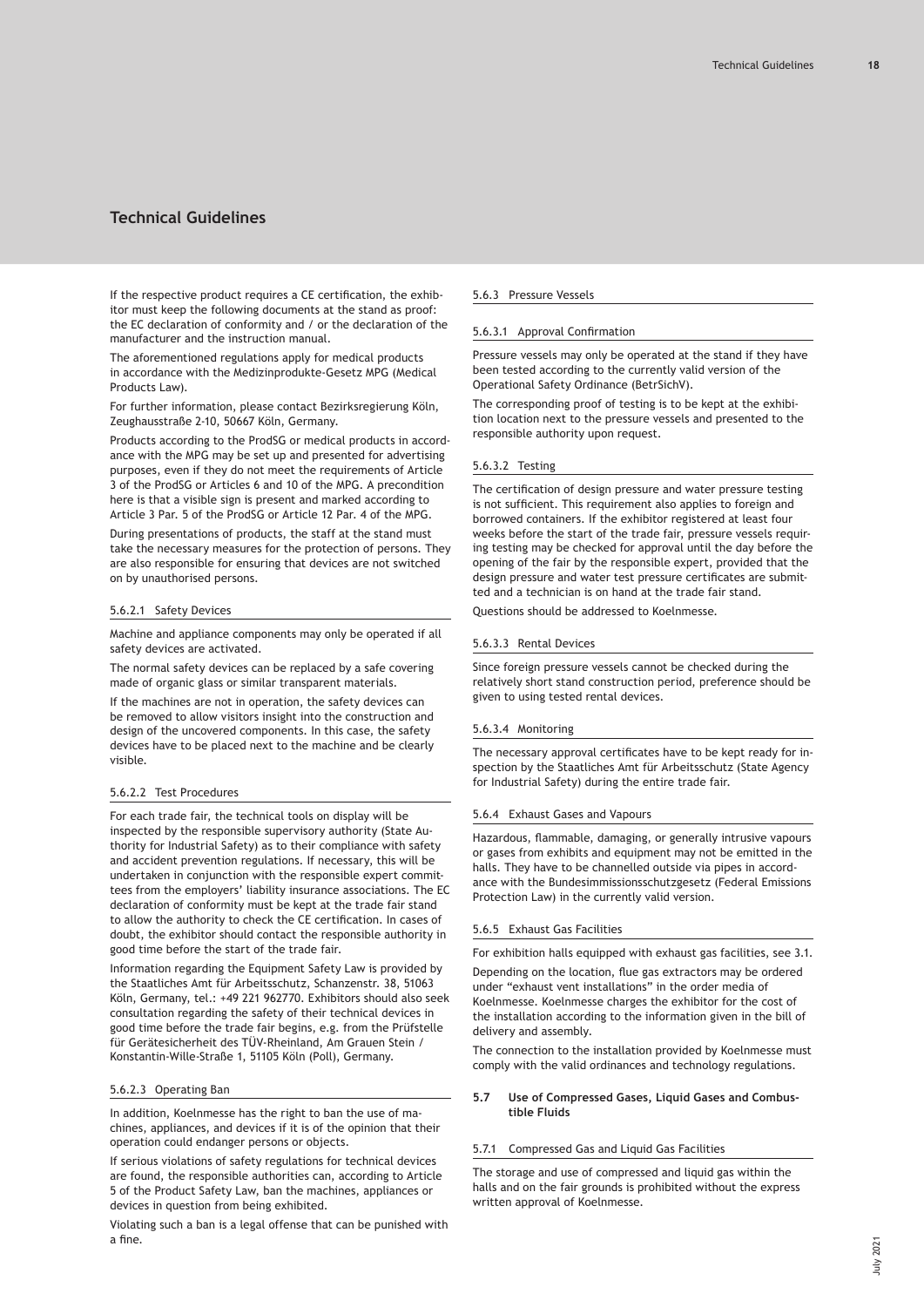### <span id="page-18-0"></span>5.7.1.1 Approval Request for Compressed Gas Bottles

If liquid gases or other combustible gases in compressed gas bottles are used to present exhibits, the request for approval must be made in writing six (6) weeks prior to the start of the event. The compressed gas bottles have to be protected against impacts, from falling over, from access by unauthorized persons and against heat etc. in accordance with the relevant accident prevention regulations (see Item 5.7.1.2).

# 5.7.1.2 Use of Liquid Gas

The compressed gas bottles used may not have a capacity of more than 11 kg. The amount on hand may not exceed the needs for one day (e.g.: 20 flames with an operating time of 4 hours per day equals 10,400 grams).

Open fires must be at least 1.50 meters distant from any essential escape routes. They are to be separated from the escape routes.

No combustible materials may be located within a radius of one meter surrounding the presentation devices.

Liquid gas containers may not be deposited in staircases or emergency doors or in their immediate vicinity.

They must be protected against impact, falling over, access by unauthorised persons and heat in accordance with the regulations contained in the Operational Safety Ordinance (BetrSichV) in connection with the valid technical guidelines.

The distance between liquid gas containers and sources of radiant heat must be sufficient to ensure that the liquid gas in the bottles is not heated above 40°C. The heat protection screen must be made of non-combustible building materials.

It must be securely positioned between the heat source and the bottles.

For drawing off liquid gas from the gas phase, the bottles must be connected in the upright position.

The consumption rate of the devices connected to a bottle may not exceed a total of 1.5 kg of gas per hour.

# 5.7.1.3 Setup and Maintenance

When setting up and maintaining the liquid gas facilities, the BetrSichV in connection with the valid technical guidelines must be adhered to (in particular the "Technische Regeln Flüssiggas" TRF published by the Deutscher Verein des Gas- und Wasserfaches e.V. [DVGW] and the Deutscher Verband Flüssiggase e.V. [DVFG] as well as the "Richtlinien für die Verwendung von Flüssiggas DGUV V79" [published by the Hauptverband der gewerblichen Berufsgenossenschaften]).

# 5.7.2 Combustible Fluids

### 5.7.2.1 Storage and Use

The storage or use of flammable liquids as defined by the Hazardous Substance Ordinance (GefStoffV) within the halls and on the fair grounds is prohibited without the express written approval of Koelnmesse. Approval for the storage and use of such liquids can be granted for operating or presenting exhibits. A corresponding request has to be sent to Koelnmesse along with a requisite safety data sheet. Insofar as the storage or use of such liquids is approved, the regulations contained in the existing technical guidelines and the currently valid versions of the Operational Safety Ordinance and the Hazardous Substance Ordinance must be adhered to.

# 5.7.2.2 Storage of Required Amounts

Only as much combustible liquid as is needed for operation and presentation for one day may be stored at the stand. The amount required must be specified in the request.

### 5.7.2.3 Storage Containers

The amount required for one day has to be stored in closed, fracture-proof containers arrayed in a clearly structured manner. They must be inaccessible to unauthorized persons.

The storage containers have to be located in non-combustible collecting basins.

# 5.7.2.4 Storage Location

Smoking is strictly prohibited at the storage location. The area must be equipped with the appropriate signs. Suitable fire extinguishing equipment must be on hand.

# 5.7.2.5 Conditions for Operating

Facilities that are operated or presented with combustible fluids must be fitted with non- combustible collection containers at the filler necks and any positions where fluids could escape. Due to the danger of fire and explosion, combustible fluids that have leaked into the collecting basins must be immediately removed and disposed of in a safe manner.

# 5.7.2.6 Filling with Liquids

Since the process of filling the liquids into containers is especially dangerous, it must be done with the utmost care and caution. Spilt liquids or contamination caused by container leakages must be removed and disposed of immediately. Therefore, it is essential that the appropriate precautions be taken and drip containers or absorbents be kept on the stand at all times.

### 5.7.2.7 Empty Containers

Empty containers that once held combustible liquids may not be deposited or stored at the stand or in the halls.

### **5.8 Asbestos and other dangerous substances**

The application or use of building materials containing asbestos or other asbestos-containing products or certain other hazardous substances is forbidden. This regulation is based on the Chemisches Gesetz (Law for Protecting against Harmful Substances), in the currently valid version as well as on the Chemikalien-Verbotsverordnung (Regulation on the Prohibition of Chemicals) (Chem VerbotsV) and the Gefahrenstoffverordnung (Dangerous Materials Regulation) (GefStoffV) in the currently valid versions.

### **5.9 Film, Photography, Television and Other Types of Presentations**

Auditoriums must have at least two direct exits to the hall gangways. These exits must be as far apart from each other as possible. Auditoria require a special approval if they hold more than 200 spectators. (see 4.2.1.)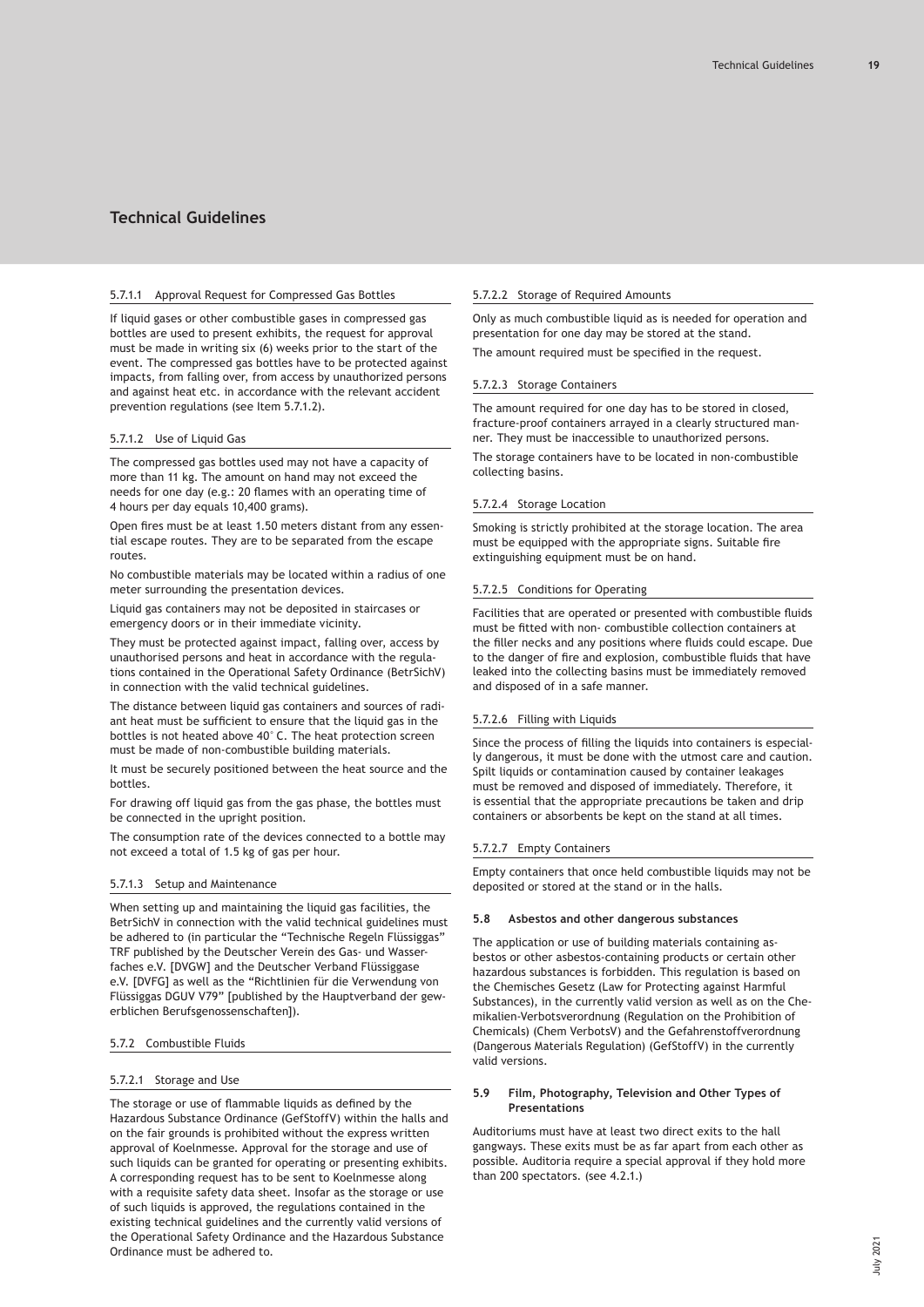### <span id="page-19-0"></span>**5.10 Radiation Protection**

# 5.10.1 Radioactive Materials

A special permit is required to use radioactive materials. The permit has to be requested from the responsible authorities in accordance with the Radiation Protection Regulation (the currently valid version) and submitted to Koelnmesse at least six weeks prior to the start of the trade fair. If a permit has already been granted, it must be proved that the planned use of radioactive materials at the exhibition centre is in accordance with all legal requirements.

### 5.10.2 X-Ray Facilities and Interference Radiators

The Regulation for the Protection from Damage through X-Rays (RöV, BGBl Part I, currently valid version) must be adhered to.

Permission must be obtained for the operation of x-ray facilities and interference radiators in accordance with articles 3, 4, 5, 8 of RöV. The requests or notifications must be submitted to the authorities responsible at least four weeks prior to the start of the event and in three copies each. Koelnmesse must also be notified of any plans to operate such equipment.

# 5.10.3 Laser Facilities

Koelnmesse must be notified of any plans to operate laser facilities six (6) weeks prior to the start of the event.

If certain laser facilities (Class 3B and 4) are to be used, the accident insurer and the responsible authority have to be notified in accordance with Article 5 of the "Laserstrahlung" DGUV V11, V12, OStrV (berufsgenossenschaftliche Vorschrift) B2 regulation concerning laser radiation.

The notification must be accompanied by the written appointment of a laser protection officer for the operation of the laser facility. The authority responsible is the

Bezirksregierung Köln,

Dezernat 56 / 8 Betrieblicher Arbeitsschutz,

Postal address: 50606 Köln, Germany Tel.: +49 221 147-0

Fax: +49 221 147-2469

### **5.11 High-frequency devices, radio systems, electromagnetic compatibility, and harmonic oscillations**

High-frequency devices, radio systems and other transmitters for communication purposes, radio paging systems, microport facilities, intercoms and telecontrol installations may only be operated with the permission of the Regulatory Authority for Telecommunications and Posts. Their use must be coordinated with Koelnmesse to ensure that frequencies are distributed evenly, and the possibility of interference is excluded.

High-frequency devices and radio systems may only be operated if they are in accordance with the Gesetz über Fernmeldeanlagen (Radio System Law), BGBl, and the Gesetz über elektromagnetische Verträglichkeit von Geräten – EMVG (Law on the Electromagnetic Compatibility of Devices) BGBl in the currently valid versions.

If exhibits or stand decorations that use electrical, magnetic or electromagnetic fields are set up, the conditions contained in the 26th Ordinance on the Implementation of the Federal Ambient Pollution Control Act must be adhered to.

The electrical installations of these exhibits and stands must be installed in such a way that there are no impermissibly high phase effects in the trade fair supply network due to harmonic oscillations (see also Item 5.3.3).

## **5.12 Cranes, Fork-Lift Trucks, Lifts, Empty Containers, Trade Fair Forwarding Agents, Customs**

Only contract partners of Koelnmesse are permitted to use cranes, self-propelled forklift trucks with driver seat, electric scissor lifts, telescoping lifts, and similar hall vehicles resp. workshop platforms, in the exhibition centre.

Unloading and loading from the truck as well as placing of containers is only allowed by contract partners of Koelnmesse.

The charging of the accumulators of work platforms, etc. within the halls, in passages and entrances is not permitted.

It is not permitted to store empty containers in the exhibition halls. The contract carrier of Koelnmesse offers storage options.

### 5.12.1 Customs Clearance

The customs office H.Z.A. Koln-Deutz, office Koelnmesse, is situated in the fair grounds = Messe-Speditionshof. This office is competent for the clearance of exhibition goods, call number: +49 221 821-2858.

It is recommended that all customs formalities for the goods destined for the trade fair are processed by the contract carrier of Koelnmesse.

For shipments from abroad, the foreign representative of the contract carrier takes care of the customs formalities to ensure the efficient dispatch of the exhibition goods. The address can

be requested from the foreign representatives of Koelnmesse and from the contract carrier.

In Cologne, the contract carrier will also finally handle the exhibition goods for the temporary import and on special instruction. The contract carrier will deposit the necessary guarantee at the respective customs authority. The contract carrier submits the customs duties for the definitive customs clearance.

For customs clearance three copies of proforma invoice in German are required.

In order to avoid customs penalties, the contractual forwarding agents draw your attention to the following facts:

- · All customs and transport documents for goods arriving from abroad and destined to the Koelnmesse have to be presented to the contractual forwarding agents for clearance before being delivered to the stand.
- · All goods cleared for temporary importation which will be either re-forwarded abroad or in the Federal Republic of Germany have to be presented to customs for examination and cleared by the respective contractual forwarding agent. The contractual forwarding agent will issue the necessary customs transit document on the office of destination.

This document will be handed to the exhibitor or carrier. The receiver of this document is obliged to present the documents and the goods to the customs office of destination immediately after arrival in order to arrange clearance.

In case of contravention the exhibitor has to pay the duties or to refund them to the contractual forwarding agent. Furthermore, the consignee must count upon a penal prosecution on behalf of the German or foreign customs authorities.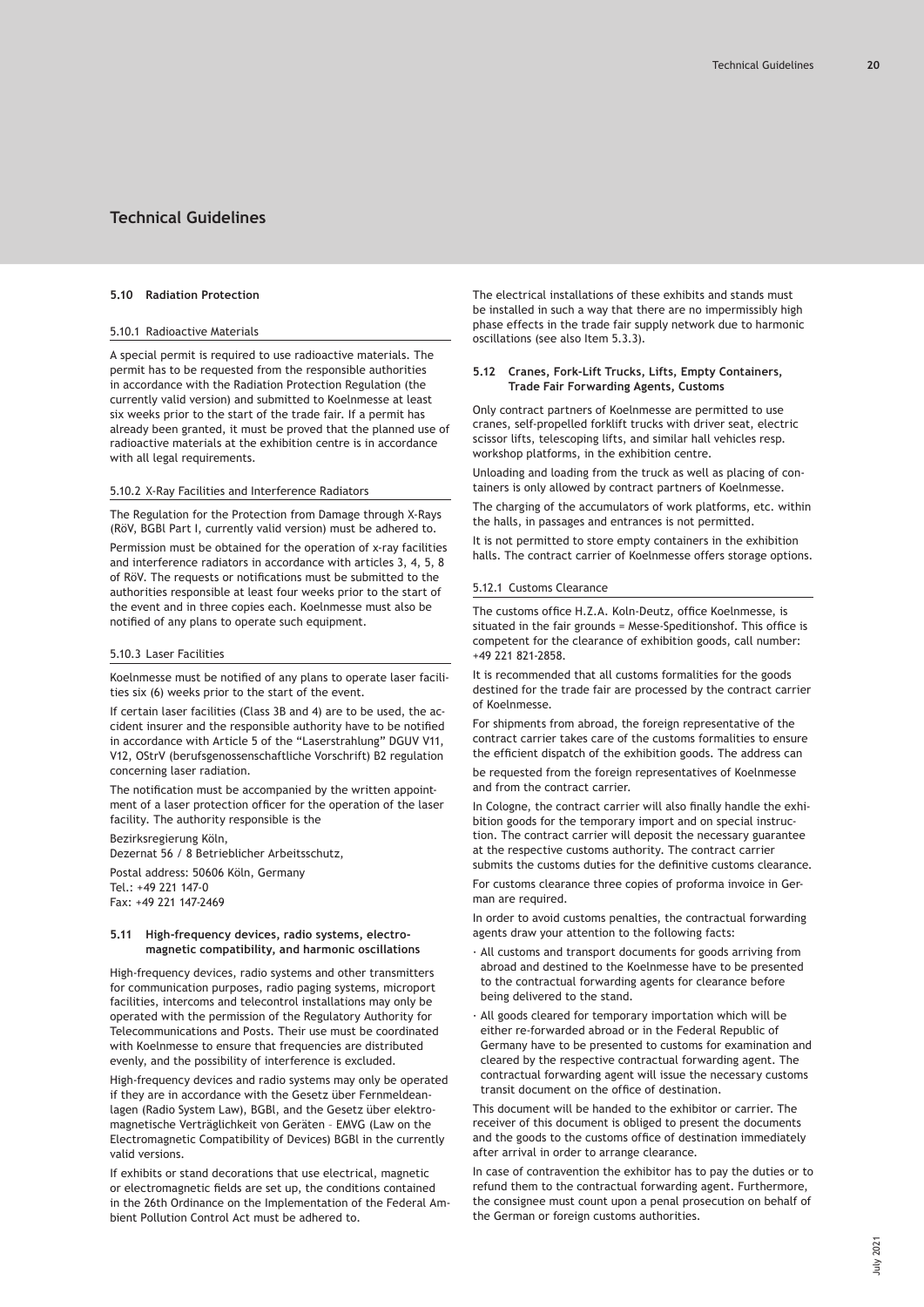### <span id="page-20-0"></span>**5.13 Musical Renditions**

Musical renditions of all kinds require the approval of the German Author's Rights Society (GEMA) in accordance with Copyright Law. If musical renditions have not been approved, GEMA can file for damages according to Article 97 of the Copyright Law.

Address registrations and queries to: GEMA Kundencenter 11506 Berlin, Germany tel: +49 30 588 58 999 e-Mail: kontakt@gema.de, Web: www.gema.de/messen

Acoustic and visual presentations must also be approved by Koelnmesse. The approval will be issued under the condition that the sound volume does not exceed 70 decibels and the presentation does not interfere with work at the neighboring stands in any way.

If these regulations are repeatedly violated, the power supply to the exhibitor's stand can be interrupted regardless of the effect on the stand as a whole. The exhibitor is not entitled to compensation for any damage suffered directly or indirectly due to the interruption in the power supply.

The burden of proof of compliance with the regulations lies with the exhibitor.

# **5.14 Drink Dispensing Machines**

The currently valid version of the Workplace Safety Ordinance – BetrSichV – must be complied with during the setup and operation of beverage dispensing facilities at the stand. It is not necessary to notify the City of Cologne.

# **5.15 Food Monitoring**

When providing food samples that are to be consumed at the event (whether for a fee or free of charge), you must comply with the applicable legal regulations that are valid in the Federal Republic of Germany, and, in particular, with Germany's Food Hygiene Regulation (LMHV). The following labelling regulations are particularly relevant and apply in their respective current

versions: Regulation (EU) No 1169 / 2011 on the provision of food information to consumers and its implementing regulation, Germany's Additives Approval Regulation (ZZulV), Regulation (EC)

No 1333 / 2008 on food additives, Germany's Fruit Juice and Soft Drink Regulation (FrErfrischGetrV), and Regulations (EC) No 1829 / 2003 and 1830 / 2003 concerning the traceability and labelling of genetically modified organisms and the traceability of food and feed products produced from genetically modified organisms.

If you have any questions, please contact the City of Cologne: Stadt Köln

Umwelt- und Verbraucherschutzamt

Lebensmittelüberwachung und Veterinärdienst Friedrich-Ebert-Ufer 64 – 70, 51143 Köln, Deutschland Telefon: +49 221 221-26934 e-mail: lmk.vetleb@stadt-koeln.de

# 5.15.1 Import of Meat and Meat Products

Please note that health certificates and edibility certificates have to be presented to the authorities of the importing country when importing meat or meat products. This is also the case when the goods are brought to Germany for an event.

These certificates must be presented as originals and in German and must include the certified veterinary control number.

If the processing facility in your country is not authorized to export meat to the Federal Republic of Germany, the responsible authority can issue a special permit.

Please contact the responsible veterinary office in good time before importing meat or meat products into Germany or contact Koelnmesse's contract transport agency.

# **6 Environmental Protection**

Koelnmesse has accepted its responsibility to practice preventive environmental protection.

As contracting partners of Koelnmesse, the exhibitors are obliged to ensure that all provisions and regulations relating to environmental protection are also having to be strictly observed by his contract partners (i.e. stand constructors).

# **6.1 Waste**

All of the following provisions are based on the Kreislaufwirtschaftsgesetz (KrWG) in the currently valid version, associated implementation provisions as well as state law and the municipal statutes.

Exhibitors and their subcontractors are obliged to effectively contribute to the avoidance of waste during every phase of an event. This goal has to be pursued in coordination with all participants, starting in the planning phase. In general, reusable, and environmentally compatible materials should be used for stand construction and operation.

# 6.1.1 Waste Disposal

The exhibitor is responsible for the orderly and environmentally- friendly disposal of waste that occurs during the assembly, dismantling and operation of his stand.

The exhibitor is the generator of this waste.

- 1. The exhibitor will manage the disposal of the waste outside of the fair grounds himself and at his own expense.
- 2. A cleaning company that is authorised by the trade fair organisation and assigned with the waste disposal can be commissioned with this task under the rubric "Waste Disposal" in the ordering media of Koelnmesse.

The exhibitors agree to ensure that their stand areas are clean when they hand them over after the event has finished.

It is expressly forbidden to dispose of waste in foreign waste containers or other equipment of the fair grounds.

The assembly and dismantling of the trade fair operations must not be restricted. If no binding order has been received by the closing deadline, the trade fair organisation assumes that the

exhibitor will take care of the disposal of the waste at his own cost and risk.

The placement of containers for waste disposal requires authorisation and is subject to a fee. In this connection, please see the regulation under point 4.2.2 of these technical guidelines.

The trade fair company will assign a cleaning company to dispose of waste that has not been or that has not been completely removed by the exhibitor at the cost of the respective exhibitor. Waste that remains in the exhibition halls will be estimated in m<sup>3</sup> and calculated at the prices stated under waste disposal in the ordering media. The obligation to dispose of all waste in an orderly manner is also to be enforced upon the contract part-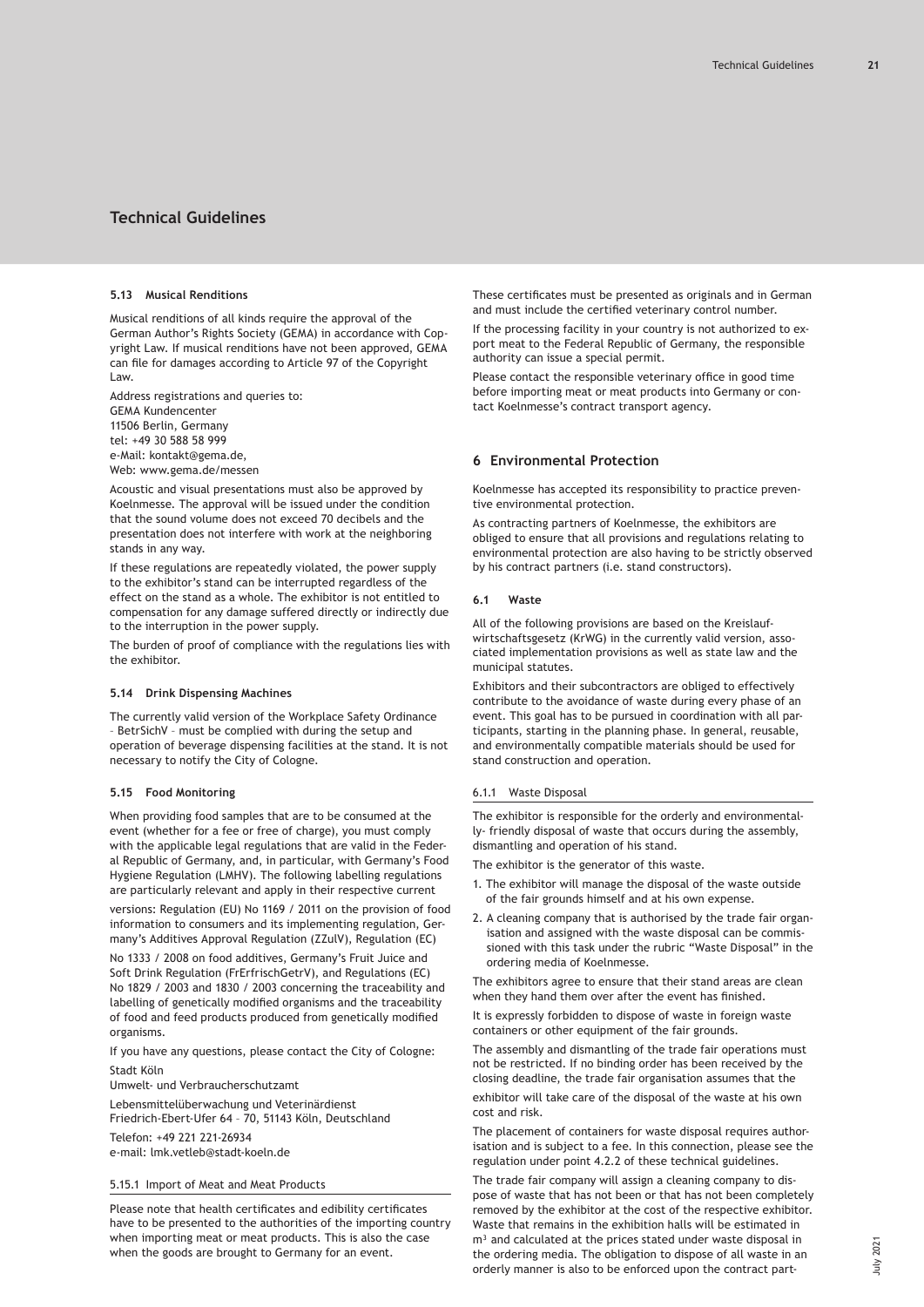<span id="page-21-0"></span>ners (i.e. stand builders) commissioned by the exhibitors. The obligations regarding avoiding waste, disposing of waste and the bearing of the costs listed here also apply for the stand builders.

### 6.1.2 Dangerous Waste

The exhibitors and their contract partners (i.e. stand builders) are obliged to dispose of all waste that arises in line with the valid legal and other regulations. This particularly applies for waste that is classified as being dangerous according to the Waste Catalogue Ordinance (AVV in its current version). Dangerous waste includes among other batteries, solvents, lubricants, varnish, paint, fluorescent bulbs, electric devices. This dangerous waste must not be mixed under the stand assembly waste. Should the exhibitor wish for this waste to be disposed of, the cleaning service providers of Koelnmesse have to be commissioned with the task separately. Additional costs for the disposal of unlawfully mixed waste will be invoiced to the perpetrator plus the coordination expenses. The exhibitor is responsible for monitoring the orderly disposal of waste.

### 6.1.3 Waste Which Has Been Brought on Site

It is not permitted to bring materials and waste that do not arise during the event or during the assembly and dismantling work onto the grounds.

### **6.2 Water, Waste Water, Ground Protection**

# 6.2.1 Oils, Fat Collectors

It is forbidden to release solvent-based substances (i.e. paints, varnishes) into the wastewater system. This particularly applies for the rinsing and cleaning of tools.

Discharges into the waste water system may not exceed the normal pollutant limits for households. If the waste water to be discharged contains oils and / or fats that exceed this limit, oil / fat collectors must be used. These have to comply with the generally accepted technical regulations.

If mobile catering services are used, it must be ensured that fats and oils are collected and disposed of separately.

The provisions of the Waste Water Ordinance of the City of Cologne (particularly discharge prohibitions and the threshold values) must be adhered to for discharges into the waste water system.

Further Information:

Stadtentwässerungsbetriebe (StEB) Köln, AöR Ostmerheimer Straße 555 51109 Köln, Germany Tel: +49 221 221-26868

#### 6.2.2 Cleaning / Cleaning Agents

Koelnmesse's contracting companies can be commissioned to clean the stands if the exhibitor fills out the corresponding order media. During the event, cleaning work may only be carried out by Koelnmesse's contracting companies.

### **6.3 Environmental Damage**

Koelnmesse must be notified immediately if there is any damage to the environment, or pollution (e.g. due to gasoline, oil, solvents, paints).

Cleaning work must generally be carried out with biodegradable products.

Cleaning agents that contain solvents that are detrimental to health are to be used in compliance with the applicable regulations and only in exceptional cases.

# **7 Miscellaneous**

### **7.1 "Infoscout" – the Cologne Visitor Information System**

Staff at the information desks will provide visitors with information to help them conveniently make contact with exhibitors.

The details provided by the exhibitors in registration forms are the basis of the information provided. Other performance features of the system can be found in the individual forms.

This information service is provided free of charge for exhibitors and visitors.

### **7.2 Insurance / Watchmen**

#### 7.2.1 Insurance

The organiser doesn't take out any special insurance for the stand and the items on the stand. The organiser recommends that the exhibitor protects his participation risk against the usual insurable risks such as fire, burglary, theft, damage, water damage, etc., including the risks of transportation to and from the fairgrounds at his own expense and that he provides sufficient insurance cover for the duration of the trade fair as well as during the assembly and dismantling time, including the period of transportation to and from the trade fair. The exhibitor can cover his own participation risk at his own expense via the insurer of the organiser.

More information about KBI-TR-Duesseldorf@ergo.de.

#### 7.2.2 Watchmen

Koelnmesse staff monitor the halls and outdoor area for the duration of the event. Security staff offer a limited supervision service during the construction of dismantling periods. Security companies with uniformed security guards and control bodies in civilian dress are commissioned to handle the general security in the halls and outdoor area, as well as controlling the entrances. All those present in the trade fair halls or outdoor area must be in the possession of a valid entrance ticket and be prepared to present this to security for inspection on demand.

The security and monitoring of individual exhibitors' stands, or areas of stands is not included in general security and is the responsibility of the exhibitors themselves. Under "Stand security" in the order media of Koelnmesse, the exhibitor can commission the services of stand security personnel.

# **7.3 Exhibition Protection**

As a rule, exhibition protection is provided for all goods exhibited at Koelnmesse events. Temporary protection of patterns and brands is provided for these exhibitions.

For information and the issuing of priority certificates please contact the patent lawyer service (see catalogue).

The patent lawyer service requests that you submit as exact as possible documentation – description and representation in duplicate – of the items in question. The office is open throughout the event.